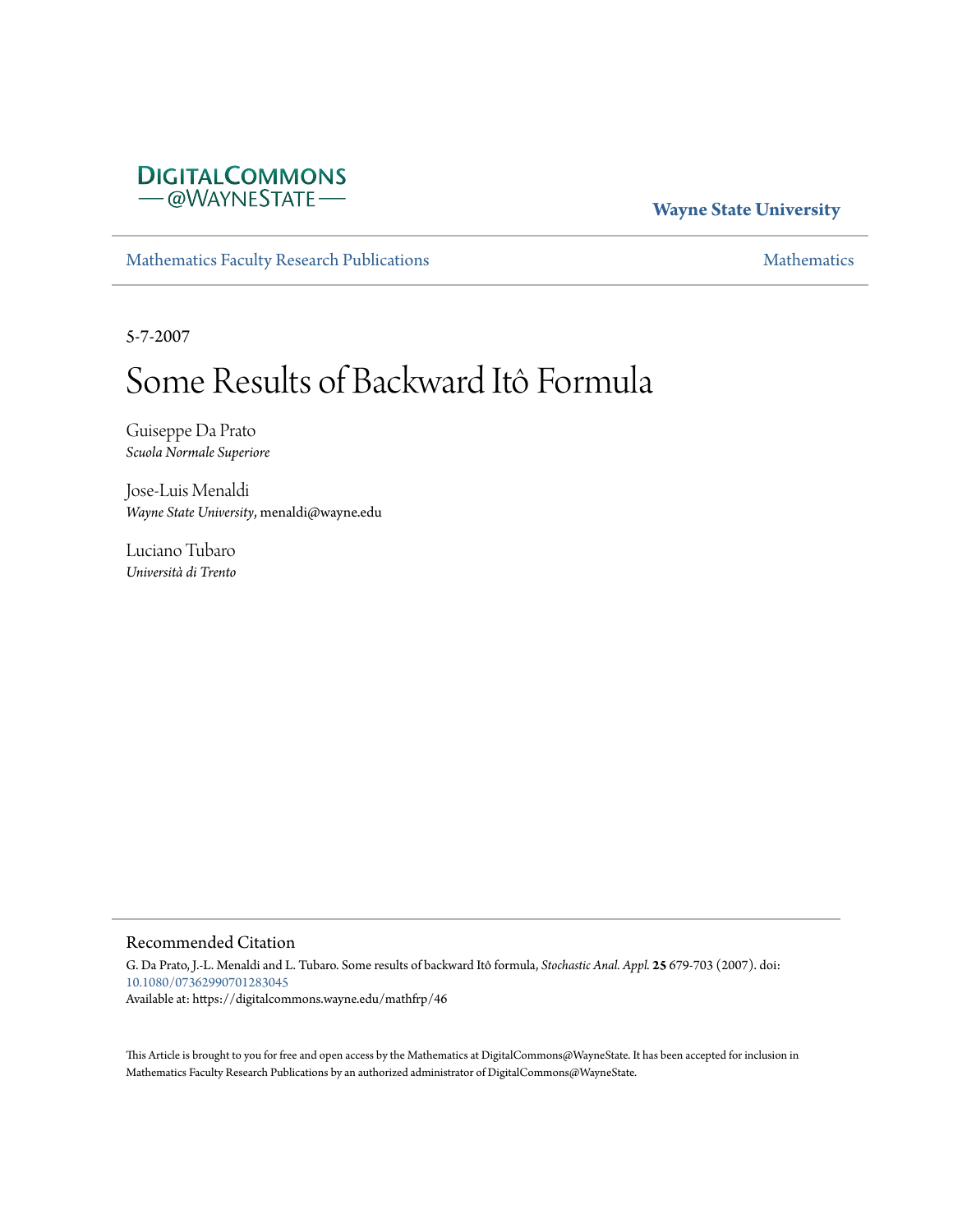# Some Results of Backward Itô Formula

## **Giuseppe Da Prato**

Scuola Normale Superiore piazza dei Cavalieri, 7 56126 Pisa, Italia

## **Jose-Luis Menaldi**

Wayne State University Department of Mathematics Detroit, Michigan 48202, USA

# **Luciano Tubaro**

Universit`a di Trento Dipartimento di Matematica 38050 Povo (Trento), Italia

#### **Abstract**

We use the notion of backward integration, with respect to a general Lévy process, to treat, in a simpler and unifying way, various classical topics as: Girsanov theorem, first order partial differential equations, the Liouville (or Lyapunov) equations and the stochastic characteristic method.

## **1 Introduction**

In this paper we extend the results of  $[2]$  to the case of a Lévy process. In  $[2]$ the notion of backward integration is widely used to treat, in a simpler and unifying way various results from Kunita [8], Krylov and Rozovskii [12] and Pardoux [11]. The idea comes from the following consideration: let  $X(t, s, x)$  be the solution of a ordinary stochastic differential equation (possibly with jumps), such that  $X(s, s, x) = x$  and let us consider the evolution operators  $U_{s,t}$  acting on bounded measurable functions  $\varphi \colon \mathbb{R}^d \mapsto \mathbb{R}$  defined as

 $U_{s,t}\varphi(x) = \varphi(X(t,s,x)),$  0  $\leq s \leq t \leq T.$ 

It is easy to check that the following backward evolution property

$$
U_{s,t} = U_{s,r}U_{r,t}, \qquad 0 \le s \le r \le t \le T,
$$

holds thanks to the flow property of  $X(t,s,x)$ . Thus, it is important to study the behavior of  $U_{s,t}$  in the variable  $s$ , because it is only in this variable that  $U_{s,t}\varphi$  is the solution of a stochastic evolution equation: in this equation the backward integration is the "natural" tool, of which we recall the definition in the appendix. Theorem 2.1 is the main result, from which we deduce the various applications in §4. We observe also that we prove directly the backward Itô formula, because it seems to illustrate better the rule of backward integration.

For any nonnegative integer *k* and  $0 \le \alpha \le 1$ , we denote by  $C^{k,\alpha}(\mathbb{R}^d)$  (resp.  $C_b^{k,\alpha}(\mathbb{R}^d)$ ) the space of all functions from  $\mathbb{R}^d$  into  $\mathbb R$  which are continuous (resp.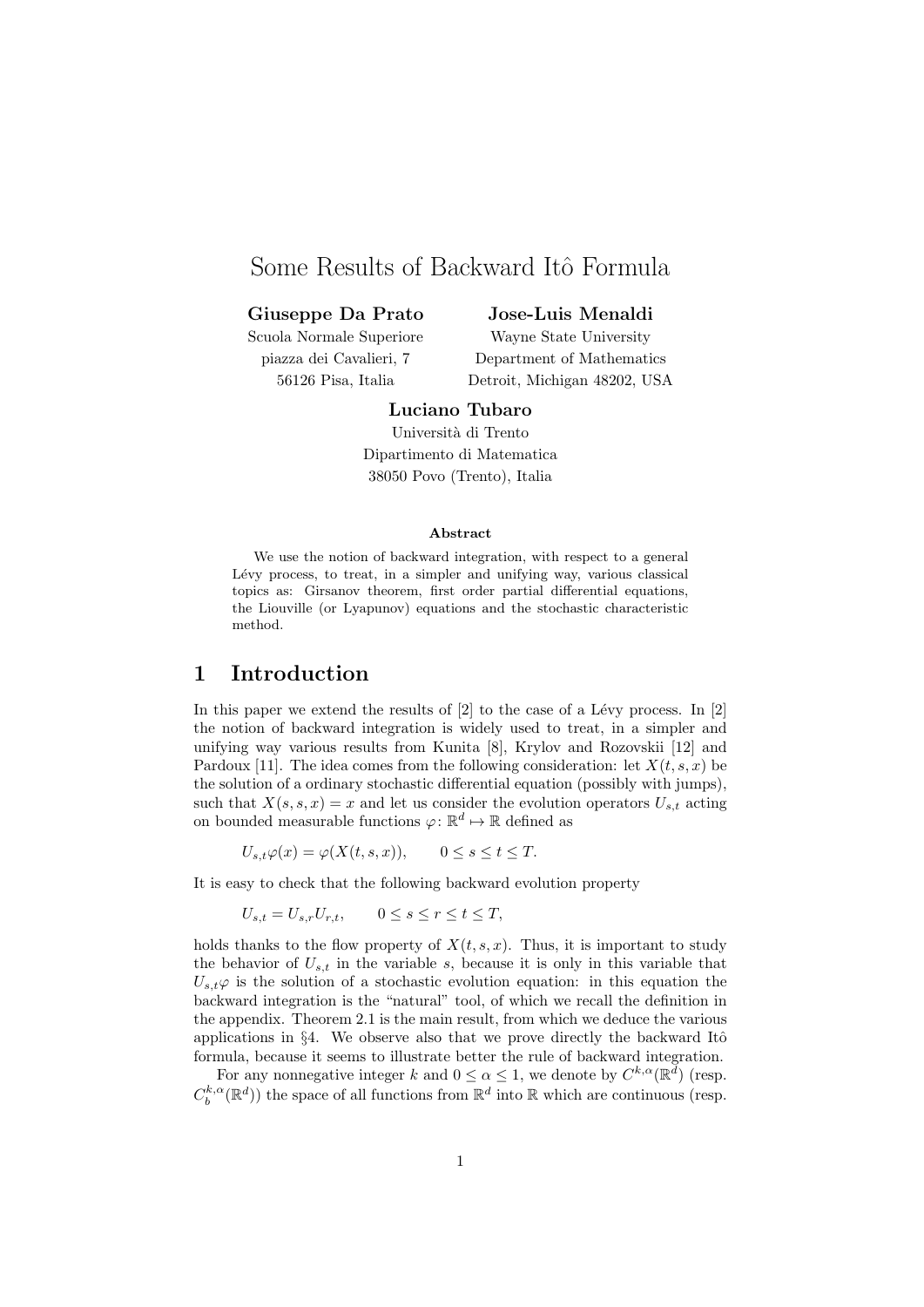continuous and bounded) together with their derivatives of order less or equal than  $k$  with the  $k$ -th derivatives  $\alpha$ -Hölder continuous.

Suppose given functions  $g: [0, T] \times \mathbb{R}^d \mapsto \mathbb{R}^d, \sigma: [0, T] \times \mathbb{R}^d \mapsto L(\mathbb{R}^d, \mathbb{R}^\ell)$  and *γ*:  $\mathbb{R}^m_* \times [0, T] \times \mathbb{R}^d \mapsto \mathbb{R}^d$  satisfying the assumption:

**Hypothesis 1.1.** (a) The coefficients  $g(t, x)$ ,  $\sigma(t, x)$  and  $\gamma(z, t, x)$  are always supposed Borel measurable, and because we are interested in global solutions defined on a prescribed bounded interval, say [0*, T*], we impose a linear growth condition, namely, for every  $p \geq 2$  there exists a constant  $C_p > 0$  such that

$$
|g(t,x)|^p + |\sigma(t,x)|^p + \int_{\mathbb{R}^m_*} |\gamma(z,t,x)|^p \pi(\mathrm{d}z) \le C_p (1+|x|^p),\tag{1.1}
$$

for every  $(t, x)$  in  $[0, T] \times \mathbb{R}^d$ . Thus, the initial condition x must be an  $\mathcal{F}(t_0)$ measurable random variable (most of the time, a deterministic value).

**(b)** A clean existence and uniqueness theory is developed adding a uniform locally Lipschitz condition in the variable *x*, namely, for any  $r > 0$  and  $p \geq 2$ there exists a positive constant  $M = M(r, p)$  such that

$$
\begin{cases} |g(t,x) - g(t,x')|^p + |\sigma(t,x) - \sigma(t,x')|^p + \\ \qquad + \int_{\mathbb{R}^m_*} |\gamma(z,t,x) - \gamma(z,t,x')|^p \pi(\mathrm{d}z) \le M|x - x'|^p, \end{cases} \tag{1.2}
$$

for every  $(t, x)$ ,  $(t, x')$  in  $[0, T] \times \mathbb{R}^d$  with  $|x| \leq r$  and  $|x'| \leq r$ .

**(c)** The functions  $g(t, x)$ ,  $\sigma(t, x)$  and  $\gamma(z, t, x)$  are twice continuously differentiable in *x* and locally bounded, i.e., if  $\partial_x^{\ell} g(t, x)$ ,  $\partial_x^{\ell} \sigma(t, x)$  and  $\partial_x^{\ell} \gamma(z, t, x)$  denote any of the derivatives up to the order  $\ell \leq 2$  then for any  $r > 0$  and  $p \geq 2$ , we have

$$
|\partial_x^{\ell} g(t,x)|^p + |\partial_x^{\ell} \sigma(t,x)|^p + \int_{\mathbb{R}^m_*} |\partial_x^{\ell} \gamma(z,t,x)|^p \pi(\mathrm{d}z) \le K_{r,p}^{\ell},\tag{1.3}
$$

for any  $0 \le t \le T$ ,  $|x| \le r$  and some constant  $K_{r,p}^{\ell}$ .  $\Box$ 

Now, for a given  $T > 0$ , x in  $\mathbb{R}^d$  and s in  $[0, T]$ , let us consider the stochastic differential equation

$$
\begin{cases}\nX(t) = x + \int_{s}^{t} g(r, X(r)) dr + \int_{s}^{t} \sigma(r, X(r)) dw(r) + \\
\qquad + \int_{\mathbb{R}_{*}^{m} \times ]s, t]} \gamma(z, r, X(r)) \tilde{p}(dz, dr), \quad \forall t \in ]s, T].\n\end{cases}
$$
\n(1.4)

Note that one may replace  $\sigma(r, X(r))$  and  $\gamma(z, r, X(r))$  with  $\sigma(r, X(r-))$  and  $\gamma(z, r, X(r-))$  in both stochastic integrals.

It is well known that, under Hypothesis 1.1, the stochastic differential equation (1.4) has a unique solution, that we denote by  $X(t, s, x)$ , t in [s, T]. Assumptions (1.2) and (1.3) are used with  $p > 2d + 4$  to show that the random field  $X(t, s, x)$  has a version which is cad-lag in  $t$ , cag-lad in  $s$  and twice continuously differentiable in *x.* Clearly this is set on a complete filtered probability space  $(\Omega, \mathcal{F}, P)$  with a (standard) Wiener process *w* and a (standard) Poisson measure  $p$  with Lévy measure  $\pi$ . We are interested in the process (random field)  $(s, x) \mapsto \varphi(X(t, s, x))$ , which we'll denote by  $u^t_{\varphi}(s, x)$ .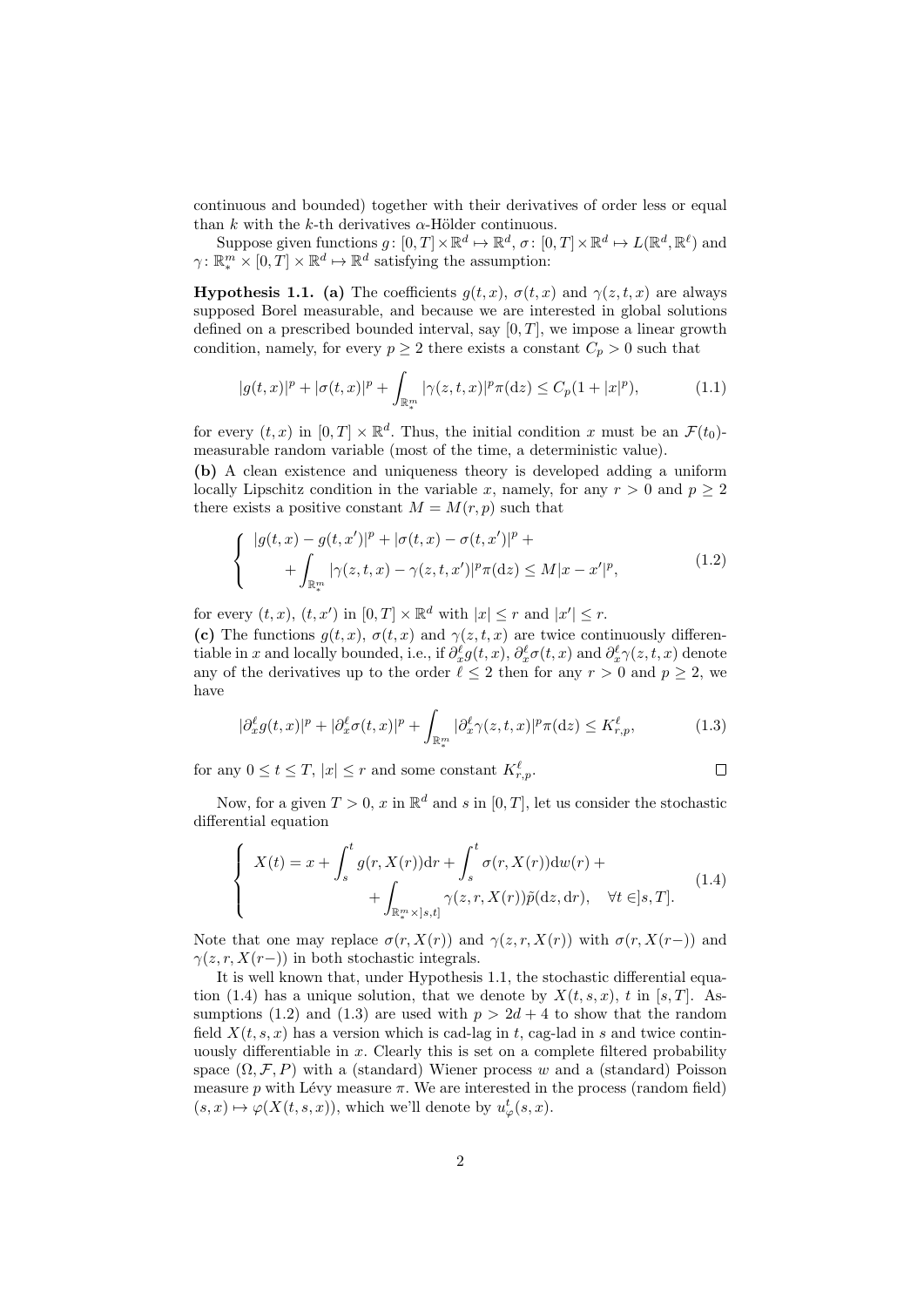# **2 Main result**

We denote by  $\mathcal{L}_s$ ,  $\mathcal{M}_s$  and  $\mathcal{N}_s$  the linear operators defined for  $\varphi$  in  $C_b^2(\mathbb{R}^d)$ 

$$
\mathcal{L}_s \varphi(x) = \mathcal{L}_s^0 \varphi(x) + \mathcal{L}_s^{\gamma} \varphi(x),\tag{2.1}
$$

and

$$
\mathcal{M}_s \varphi(x) = \sigma(s, x)^* D\varphi(x), \qquad (2.2)
$$

$$
\mathcal{N}_s(z)\varphi(x) = \varphi(x + \gamma(z, s, x)) - \varphi(x),\tag{2.3}
$$

where

$$
\mathcal{L}_s^0 \varphi(x) = \frac{1}{2} \text{Tr} [D^2 \varphi(x) \sigma(s, x) \sigma^*(s, x)] + (g(s, x), D\varphi(x)),
$$
  

$$
\mathcal{L}_s^{\gamma} \varphi(x) = \int_{\mathbb{R}_*^m} [\varphi(x + \gamma(z, s, x)) - \varphi(x) - (\gamma(z, s, x), D\varphi(x))] \pi(\mathrm{d}z),
$$

To simplify the notation, it may be simpler to use

$$
\bigl({\mathcal M}_s\varphi(x),y\bigr)=\bigl(\sigma(s,x)y,D\varphi(x)\bigr),\quad \forall y\in{\mathbb R}^d,
$$

where  $(\cdot, \cdot)$  is the scalar (or dot) product in  $\mathbb{R}^d$ .

Let us introduce three mappings  $F: [0, T] \times \mathbb{R}^d \mapsto \mathbb{R}, G: [0, T] \times \mathbb{R}^d \mapsto \mathbb{R}^\ell$  and  $H: \mathbb{R}^m_* \times [0, T] \times \mathbb{R}^d \mapsto (-1, \infty)$ , and let us assume that *F* is twice continuously differentiable in  $x$ ,  $G$  and  $H$  have locally Hölder continuous second derivative in *x*, i.e., for some  $0 < \theta < 1$ , for any  $r > 0$  and any order of derivative  $\ell \leq 2$ , there exist a positive constants  $M = M(r)$  and a measurable function  $z \mapsto \beta(z) = \beta(z, r)$  such that

$$
\begin{cases}\n|\partial_x^{\ell} G(t, x) - \partial_x^{\ell} G(t, x')| \leq M|x - x'|^{\theta}, \\
|\partial_x^{\ell} H(z, t, x) - \partial_x^{\ell} H(z, t, x')| \leq \beta(z)|x - x'|^{\theta}, \\
\int_{\mathbb{R}_{*}^{m}} |\beta(z)|^{p} \pi(\mathrm{d}z) < \infty, \quad \forall p \geq 2,\n\end{cases}
$$
\n(2.4)

for every  $(t, x)$ ,  $(t, x')$  in  $[0, T] \times \mathbb{R}^d$  with  $|x| \leq r$  and  $|x'| \leq r$ , and there exist measurable functions  $\alpha(z) \leq 0 \leq \beta(z)$  satisfying

$$
\begin{cases}\n-1 < \alpha(z) \le H(z, t, x) \le \beta(z), \quad \forall z, t, x, \\
\int_{\mathbb{R}_*^d} |\beta(z)|^p \pi(\mathrm{d}z) + \int_{\mathbb{R}_*^d} \left[\alpha(z) - \ln(1 + \alpha(z))\right]^{p/2} \pi(\mathrm{d}z) < \infty,\n\end{cases} \tag{2.5}
$$

for every  $p \ge 2$ . Note that  $\alpha^2/2 \le \alpha - \ln(1 + \alpha)$  for any  $-1 < \alpha \le 0$ .

Then we consider the following linear stochastic differential equation, for any *t* in ]*s, T*],

$$
\begin{cases}\n\eta_s(t) = 1 + \int_s^t \eta_s(r) F(r, X(r, s, x)) dr + \\
+ \int_s^t \eta_s(r) (G(r, X(r, s, x)), dw(r)) + \\
+ \int_{\mathbb{R}_*^m \times ]s, t]} \eta_s(r) H(z, r, X(r, s, x)) \tilde{p}(dz, dr),\n\end{cases}
$$
\n(2.6)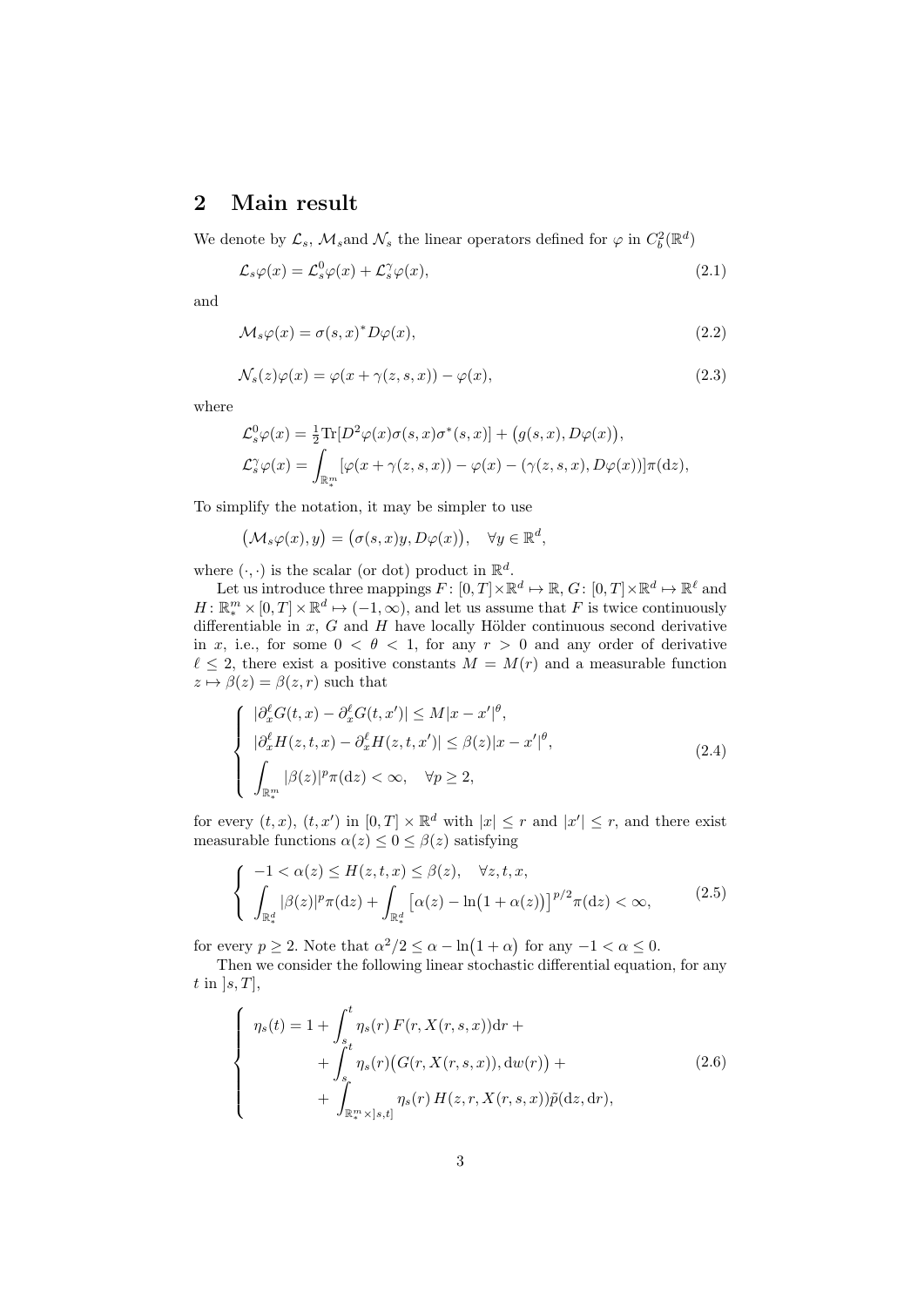where  $X(t, s, x)$  is the solution of (1.4).

From now on, we denote this process  $\eta_s(t)$  by  $\eta^t(s, x)$ , because we want to point out the dependency on  $(s, x)$ . Indeed, the assumptions in *G* and *H* are sufficient to obtain a version of  $\eta^t(s, x)$  which cad-lag in *t*, cag-lad in *s* and twice continuously differentiable in *x*.

To state the theorem let us introduce the following operators, for  $\psi$  in  $C_b^2(\mathbb{R}^d)$ ,

$$
\mathcal{L}_{s}^{F,G,H}\psi(x) = \mathcal{L}_{s}\psi(x) + (\sigma(s,x)G(s,x), D\psi(x)) +
$$
  
+ 
$$
\int_{\mathbb{R}_{*}^{m}} H(z,s,x)[\psi(x + \gamma(z,s,x)) - \psi(x)]\pi(\mathrm{d}z) + F(s,x)\psi(x),
$$
  

$$
\begin{cases} \mathcal{M}_{s}^{G}\psi(x) = \mathcal{M}_{s}\psi(x) + G(s,x)\psi(x), \\ \mathcal{N}_{s}^{H}(z)\psi(x) = \mathcal{N}_{s}(z)\psi(x) + H(z,s,x)\psi(x + \gamma(z,s,x)). \end{cases}
$$
(2.8)

with the notation  $(2.1)$ ,  $(2.2)$  and  $(2.3)$ .

Using the notation for the operators  $\mathcal{L}_{s}^{F,G,H}$ ,  $\mathcal{M}_{s}^{G}$  and  $\mathcal{N}_{s}^{H}(z)$ , defined by (2.7) and (2.8), we have the following theorem, that we prove in the following section

**Theorem 2.1.** *Assume that* Hypotheses 1.1, (2.4) *and* (2.5) *hold.* Let  $\varphi$  *in*  $C_b^2(\mathbb{R}^d)$  *and denote* 

$$
y^{t}(s,x) = \varphi(X(t,s,x))\eta^{t}(s,x).
$$

*Then*  $y^t(s, x)$  *satisfies the backward stochastic partial differential equation* 

$$
\begin{cases}\ny^{t}(s,x) = \varphi(x) + \int_{s}^{t} \mathcal{L}_{r}^{F,G,H} y^{t}(r,\cdot)(x) dr + \n+ \int_{s}^{t} (\mathcal{M}_{r}^{G} y^{t}(r,\cdot)(x), \hat{d}w_{r}) + \n+ \int_{\mathbb{R}_{*}^{m} \times [s,t]} \mathcal{N}_{r}^{H}(z) y^{t}(r,\cdot)(x) \tilde{p}(dz, \hat{d}r).\n\end{cases}
$$
\n(2.9)

*Here recall that*  $\hat{d}w(t)$  *and*  $\tilde{p}(dz, \hat{d}t)$  *mean the backward stochastic integration.* 

Recall that the stochastic integral is  $\theta'$ -Hölder continuous in a parameter, the variable  $x$  in our case, if the integrand is  $\theta$ -Hölder continuous in the parameter with  $\theta' < \theta$ , see Kunita [8]. The differential operators  $\mathcal{M}_r^G$  and  $\mathcal{N}_r^H$  acting on the integrands of the stochastic integrals are first-order, so that the resulting process is Hölder continuous in *x*. Also, it is clear that  $y^t(s, x)$  has a version which is cad-lag in *t,* cag-lad in *s* and twice continuously differentiable in *x*.

We point out that, when  $F$  and  $G$  are bounded, and  $H = 0$ , Krylov and Rozovskii [6] found the quoted results using a different procedure. It is clear that our technique not uses any change of probability space to obtain a Girsanov formula.

## **3 Proof of the main result**

To prove the main result we proceed by various steps.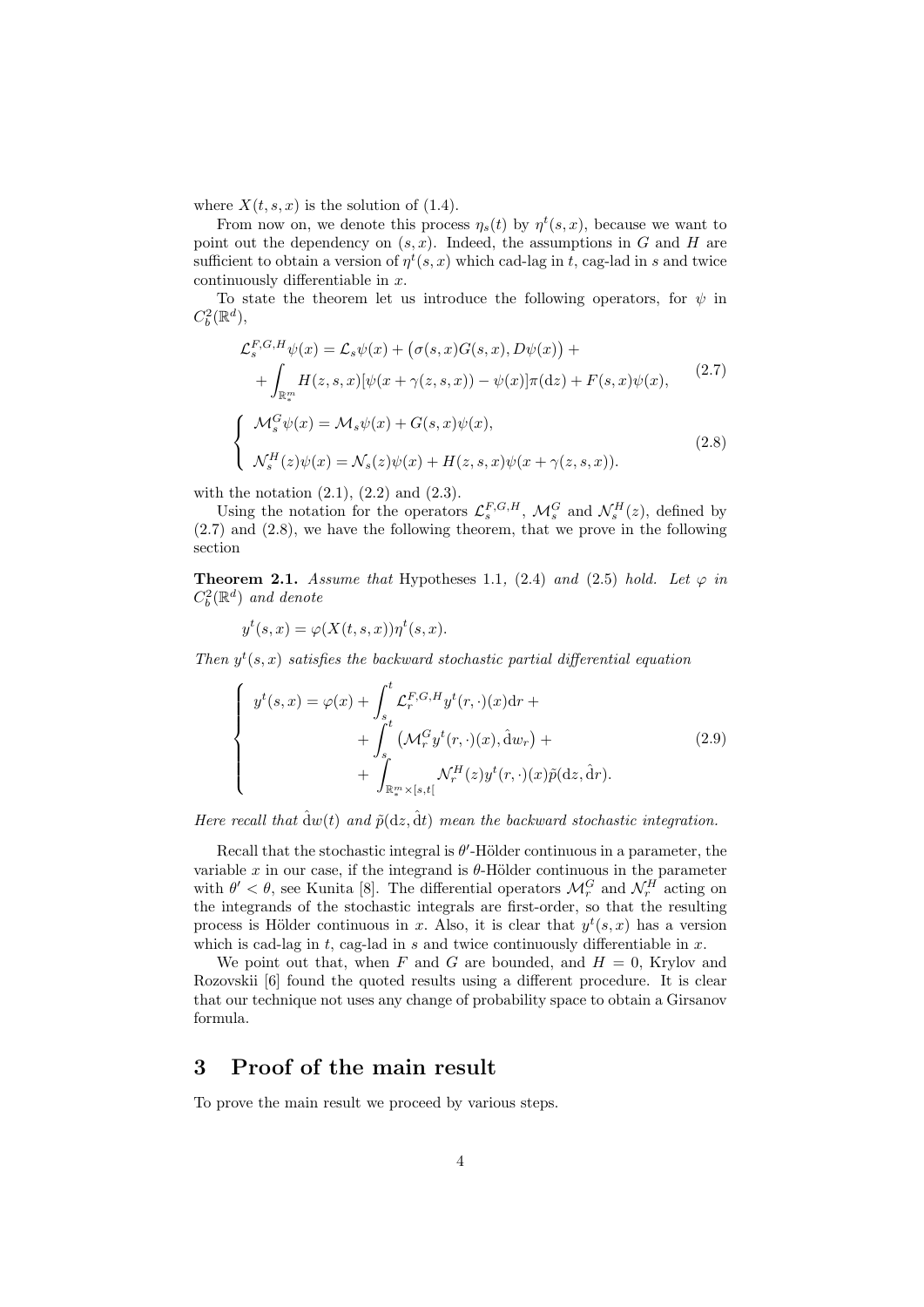#### Backward Itô formula I

In this section we will prove a backward Itô formula for the process  $\varphi(X(t, s, x))$ , where  $\varphi$  in  $C_b^2(\mathbb{R}^d)$  and  $X(t, s, x)$  is the solution to (1.4). The proof is based on Taylor formula and explicitly exploits the fact that  $X(t, s, x)$  is the solution to the differential stochastic equation (1.4).

We have

**Proposition 3.1.** *Assume* Hypothesis 1.1 *and let*  $\varphi$  *in*  $C_b^2(\mathbb{R}^d)$ *. Then the random field*  $u^t_{\varphi}(s, x) = \varphi(X(t, s, x))$  *satisfies the stochastic partial differential equation*

$$
\begin{cases}\n u_{\varphi}^{t}(s,x) = \varphi + \int_{s}^{t} \mathcal{L}_{r} u_{\varphi}^{t}(r,x) dr + \int_{s}^{t} \left( \mathcal{M}_{r} u_{\varphi}^{t}(r,x), \hat{d}w(r) \right) + \n+ \int_{[s,t[\times \mathbb{R}_{*}^{m}]} \mathcal{N}_{r}(z) u_{\varphi}^{t}(r,x) \tilde{p}(\mathrm{d}z, \hat{\mathrm{d}}r), \n\end{cases} \tag{3.1}
$$

where we recall that  $\hat{d}w(t)$  and  $\tilde{p}(dz, \hat{dr})$  stand for backward stochastic integra*tion.*

**Proof.** The arguments are similar to those in Ikeda and Watanabe [3, Theorem II.5.1, p. 66], see also Jacod and Shiryaev [5]. The first step is to prove the result without the small jumps, e.g., we approximate the function  $\gamma$  in (1.4) and the measure  $\pi$ . Indeed, without any lost of generality we assume  $\gamma(z, t, x)$  continuous in z and we set  $\pi_n(B) = \pi({z \in B : n|z| \ge 1, |z| \le n}), n = 1, 2, ...$  and B any Borel subset of  $\mathbb{R}_{*}^{m}$ , so that if  $p_{n}$  is the corresponding Poisson measure then there exist an increasing sequence of stopping times  $\{\tau_1, \tau_2, \ldots\}$  and an adapted sequence of random variables (jumps)  $\{z_1, z_2, \ldots\}$  such that

$$
p_n(]0,t] \times \mathbb{R}_*^m) = \sum_{i=1}^{\infty} z_i 1_{\{\tau_i \le t\}}, \quad \forall t > 0.
$$

Clearly,  $0 < \tau_i < \tau_{i+1}$  if  $\tau_i < \infty$  and  $\tau_i$  is the time of the *i* jump given by  $z_i$ .

Consider the process  $X_n(t) = X_n(t, s, x)$  solution to the following stochastic differential equation

$$
\begin{cases}\nX_n(t) = x + \int_s^t g(r, X_n(r))dr + \int_s^t \sigma(r, X_n(r))dw(r) + \\
\qquad + \int_{\mathbb{R}_*^m \times ]s, t]} \gamma(z, r, X_n(r))\tilde{p}_n(\mathrm{d}z, \mathrm{d}r).\n\end{cases} \tag{3.2}
$$

Such solution  $X_n(t)$  has properties similar to those of equation (1.4), and if  $u^t_{\varphi,n}(s,x) = \varphi(X_n(t,s,x))$  then converges (in probability) to  $u^t_{\varphi}(s,x)$ , together with their first and second derivatives in *x*, uniformly for  $0 \leq s \leq t \leq T$  and  $|x| \leq r$ , for any fixed  $r > 0$ . Moreover, we can write the stochastic differential equation (3.2) as

$$
X_n(t) = x + \int_s^t g(r, X_n(r)) dr + \int_s^t \sigma(r, X_n(r)) dw(r) +
$$
  
+ 
$$
\sum_i \gamma(z_i, \tau_i, X_n(\tau_i)) 1_{\{s < \tau_i \le t\}} - \int_s^t dr \int_{\mathbb{R}_*^m} \gamma(z, r, X_n(r)) \pi_n(dz),
$$

for any *n.*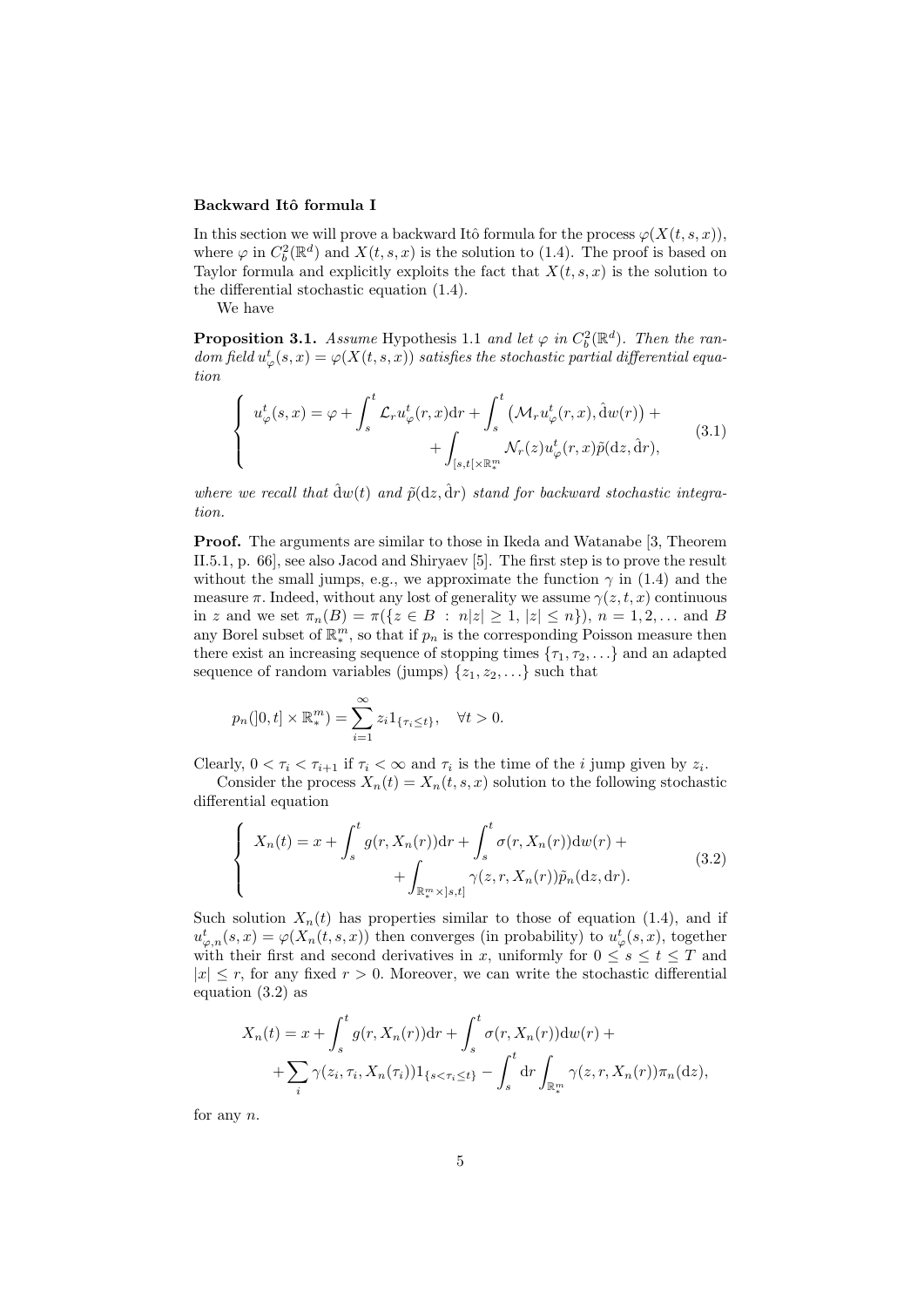Hence we have

$$
\begin{cases}\n\varphi(X_n(t,s,x)) - \varphi(x) = \\
= \sum_i \{\varphi(X_n(t,s \vee \tau_{i-1},x)) - \varphi(X_n(t,s \vee \tau_i-,x))\} + \\
+ \sum_i \{\varphi(X_n(t,s \vee \tau_i-,x)) - \varphi(X_n(t,s \vee \tau_i,x))\}.\n\end{cases}
$$
\n(3.3)

and we can deal with first sum as a continuous process. Therefore, we assume temporarily that

$$
X_n(t) = x + \int_s^t \tilde{g}_n(r, X_n(r))dr + \int_s^t \sigma(r, X_n(r))dw(r), \qquad (3.4)
$$

where

$$
\tilde{g}_n(t,x) = g(t,x) - \int_{\mathbb{R}^m_*} \gamma(z,t,x)\pi_n(\mathrm{d}z),
$$

i.e., without changing notation we are working between two consecutive jumps, namely, in  $\left[\tau_i, \tau_{i+1}\right]$  or alternatively, we do consider the jumps.

Now, let  $\Sigma_{st}$  be the set of all decompositions (or partitions)  $\sigma = \{s = s_0 \leq s \leq t \leq s \}$  $s_1 < \ldots < s_N = t$  of the interval [*s, t*], partially ordered in the usual way. For any  $\sigma$  in  $\Sigma_{st}$  we set

$$
|\sigma| = \max\big\{s_k - s_{k-1} \,:\, k = 1,\ldots,N\big\}.
$$

and we have

$$
\varphi(X_n(t,s,x)) - \varphi(x) = \sum_{k=1}^N \left[ \varphi(X_n(t,s_{k-1},x)) - \varphi(X_n(t,s_k,x)) \right] =
$$
  
= 
$$
\sum_{k=1}^N \left[ \varphi(X_n(t,s_k,X_n(s_k,s_{k-1},x))) - \varphi(X_n(t,s_k,x)) \right].
$$

To simplify the notation, we set

$$
\varphi_n(t, s, x) = \varphi(X_n(t, s, x)) = u_{t, \varphi}^n(s, x),
$$
  

$$
\varphi'_n(t, s, x) = D_x \big[\varphi(X_n(t, s, \cdot))\big](x),
$$
  

$$
\varphi''_n(t, s, x) = D_x^2 \big[\varphi(X_n(t, s, \cdot))\big](x),
$$

where  $D_x$  means derivative in the variable  $x$ . It follows

$$
\varphi(X_n(t,s,x)) - \varphi(x) = \sum_{k=1}^N (\varphi_n(t,s_k,x), X_n(s_k,s_{k-1},x) - x) +
$$
  
=  $\frac{1}{2} \sum_{k=1}^N (\varphi_n''(t,s_k,x) (X_n(s_k,s_{k-1},x) - x), X_n(s_k,s_{k-1},x) - x) +$   
+  $R_1(|\sigma|),$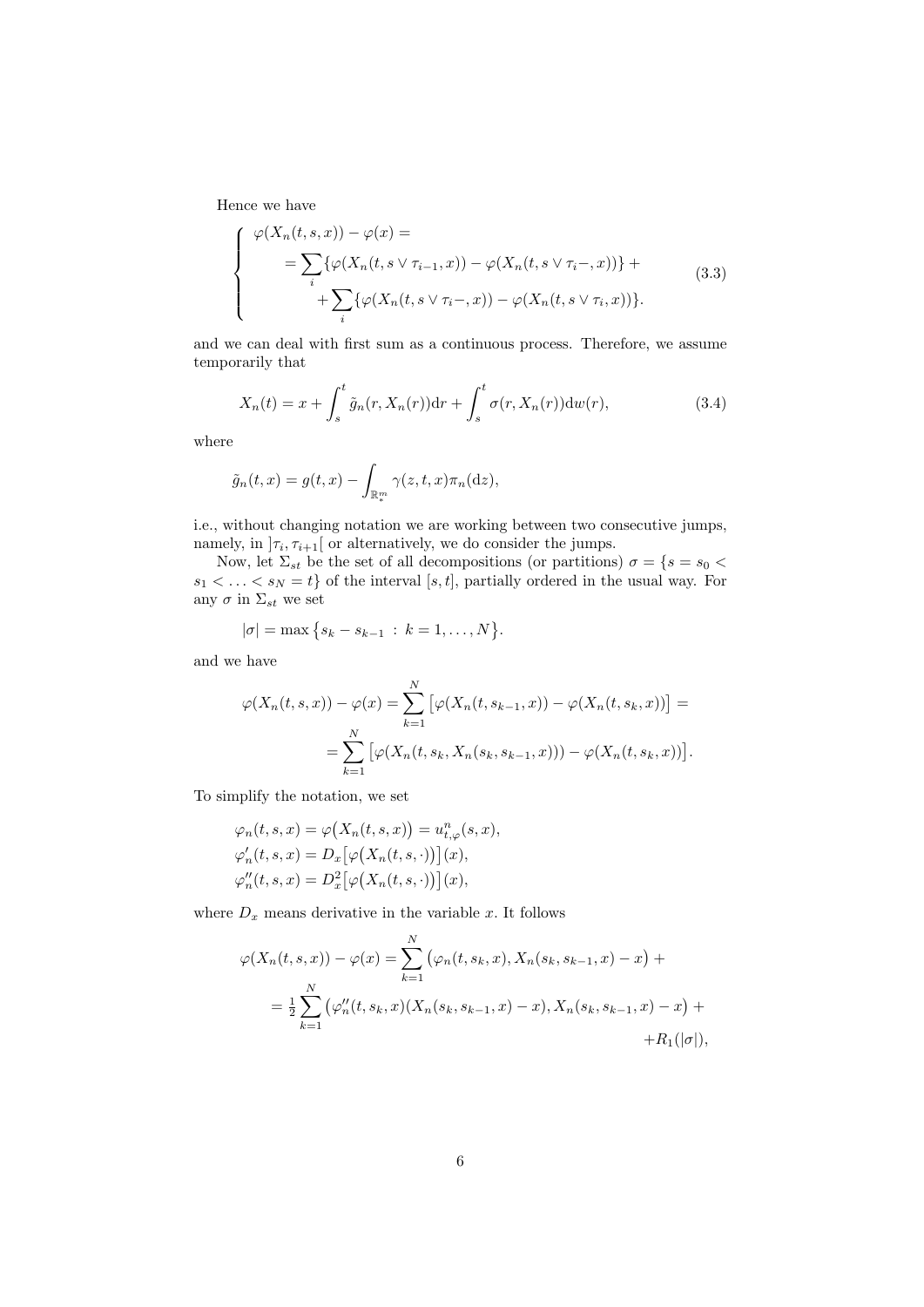Then

$$
\sum_{k=1}^{N} (\varphi'_n(t, s_k, x), X_n(s_k, s_{k-1}, x) - x) =
$$
\n
$$
= \sum_{k=1}^{N} (\varphi'_n(t, s_k, x), \tilde{g}(s_k, x))(s_k - s_{k-1}) +
$$
\n
$$
+ \sum_{k=1}^{N} (\varphi'_n(t, s_k, x), \sigma(s_k, x)(w(s_k) - w(s_{k-1}))) + R_2(|\sigma|),
$$

and

$$
\frac{1}{2} \sum_{k=1}^{N} (\varphi''_n(t, s_k, x)(X_n(s_k, s_{k-1}, x) - x), X_n(s_k, s_{k-1}, x) - x) =
$$
\n
$$
= \frac{1}{2} \sum_{k=1}^{N} (\varphi''_n(t, s_k, x) \sigma(s_k, x), \sigma(s_k, x))(s_k - s_{k-1}) + R_3(|\sigma|).
$$

Gathering all, we find

$$
\begin{cases}\n\varphi(X_n(t,s,x)) - \varphi(x) = \sum_{k=1}^N (\varphi'_n(t,s_k,x), \tilde{g}(s_k,x))(s_k - s_{k-1}) + \\
+ \sum_{k=1}^N (\varphi'_n(t,s_k,x), \sigma(s_k,x)(w(s_k) - w(s_{k-1}))) + \\
+ \frac{1}{2} \sum_{k=1}^N (\varphi''_n(t,s_k,x) \sigma(s_k,x), \sigma(s_k,x))(s_k - s_{k-1}) + R(|\sigma|),\n\end{cases}
$$
\n(3.5)

where

$$
R(|\sigma|) = R_1(|\sigma|) + R_2(|\sigma|) + R_3(|\sigma|).
$$

Now, by proceeding as in the usual proof of Itô formula, taking into account that we have

$$
X_n(s_k, s_{k-1}, x) - x = \int_{s_{k-1}}^{s_k} \tilde{g}(r, X_n(r, s_{k-1}, x)) dr + \int_{s_{k-1}}^{s_k} \sigma(r, X_n(r, s_{k-1}, x)) dw(r),
$$

we deduce  $R(|\sigma|) \to 0$  in probability. So now, by setting  $\varphi_n(s) = \varphi(t, s, x) =$  $\varphi(X_n(t, s, x))$  with  $X_n(t, s, x)$  given by (3.4), and letting  $|\sigma|$  tend to 0 in (3.5), we obtain

$$
\varphi_n(s) = \varphi + \int_s^t \mathcal{L}_r^0 \varphi_n(r) dr - \int_s^t \int_{\mathbb{R}_*^m} \left( \gamma(z, r, x), D\varphi_n(r) \right) \pi_n(\mathrm{d}z) dr + + \int_s^t \left( \mathcal{M}_r \varphi_n(r), \hat{\mathrm{d}}w(r) \right),
$$

This means that for the first sum in (3.3) yields the contribution

$$
\varphi(x) + \int_s^t \mathcal{L}_r^0 u_{\varphi,n}^t(r,x) dr - \int_s^t \int_{\mathbb{R}_*^m} \left( \gamma(z,r,x), Du_{\varphi,n}^t(r,x) \right) \pi_n(\mathrm{d}z) dr + + \int_s^t \left( \mathcal{M}_r u_{\varphi,n}^t(r), \hat{\mathrm{d}}w(r) \right),
$$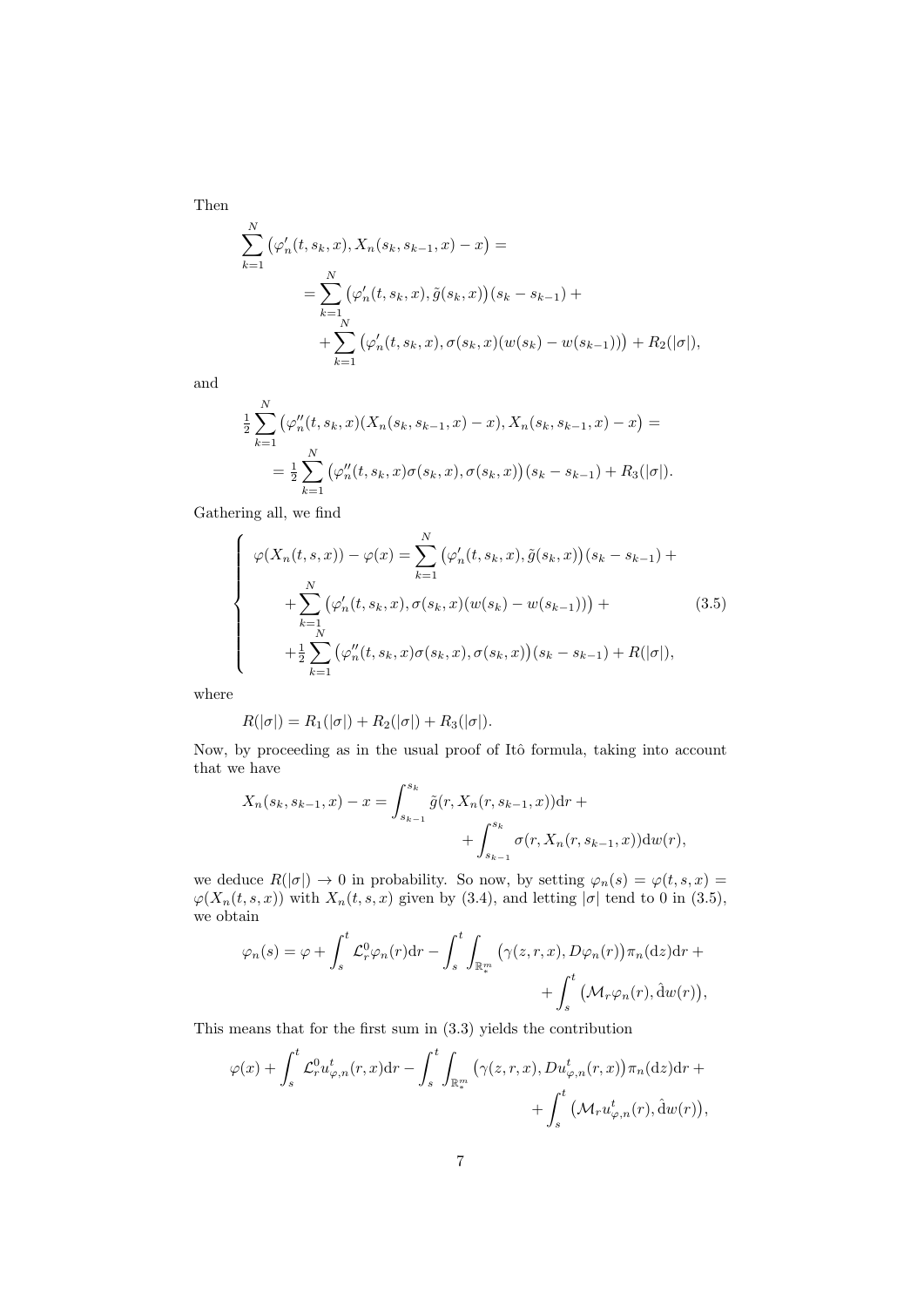where  $u^t_{\varphi,n}(s,x) = \varphi(X_n(t,s,x))$  with  $X_n(t,s,x)$  given by (3.2).

For the second sum in  $(3.3)$ , i.e., the sum of jumps, we set

 $\gamma_n(z, s) = \gamma(z, s, X_n(t, s-, x))$ 

and we have

$$
\sum_{i} \{\varphi(X_n(t, s \vee \tau_i-, x)) - \varphi(X_n(t, s \vee \tau_i, x))\} =
$$
\n
$$
= \sum_{i} \{\varphi(X_n(t, \tau_i-, x)) - \varphi(X_n(t, \tau_i, x))\} 1_{\{s < \tau_i \le t\}} =
$$
\n
$$
= \int_{[s,t) \times \mathbb{R}_+^m} \left[ \varphi(X_n(t, r-, x) + \gamma(z, r, x)) - \varphi(X_n(t, r-, x)) \right] p_n(\mathrm{d}z, \mathrm{d}r) =
$$
\n
$$
= \int_{[s,t) \times \mathbb{R}_+^m} \left[ \varphi(X_n(t, r-, x) + \gamma(z, r, x)) - \varphi(X_n(t, r-, x)) \right] \tilde{p}_n(\mathrm{d}z, \mathrm{d}r) +
$$
\n
$$
+ \int_s^t \mathrm{d}r \int_{\mathbb{R}_+^m} \left[ \varphi(X_n(t, r-, x) + \gamma(z, r, x)) - \varphi(X_n(t, r-, x)) \right] \pi_n(\mathrm{d}z),
$$

thus, establishing (3.1), replacing  $\tilde{p}$  with  $\tilde{p}_n$ , for  $u^t_{\varphi,n}(s,x)$ .

Now, we can pass to the limit for  $n \to \infty$ . One have  $X_n(t, s, x) \to X(t, s, x)$ ,  $D_x X_n(t, s, x) \to D_x X(t, s, x)$  and  $D_x^2 X_n(t, s, x) \to D_x^2 X(t, s, x)$ , a.s. (also uniformly in finite intervals with respect to *s* and *x*). Consequently,  $u^t_{\varphi,n}(s,x) \to$  $u^t_\varphi(s, x)$  and  $\mathcal{L}^0_r u^t_{\varphi,n}(s, x) \to \mathcal{L}^0_r u^t_\varphi(s, x)$  a.s. (also uniformly in finite intervals with respect to *s* and *x*).

Also, it is easy to see, by the dominated convergence theorem, that

$$
\int_0^t \mathcal{L}_r^0 u_{\varphi,n}^t(r,x) dr \to \int_0^t \mathcal{L}_r^0 u_{\varphi}^t(r,x) dr, \text{ a.s.},
$$
  

$$
\int_0^t \left( \mathcal{M}_r u_{\varphi,n}^t(r), \hat{d}w(r) \to \int_0^t \left( \mathcal{M}_r u_{\varphi}^t(r), \hat{d}w(r) \text{ in } L^2([0,T] \times \Omega) \right),
$$
  

$$
\int_s^t dr \int_{\mathbb{R}_+^m} \left[ \varphi(X_n(t,r-,x) + \gamma(z,r,x)) - \varphi(X_n(t,r-,x)) \right] \pi_n(dx)
$$
  

$$
\to \int_s^t dr \int_{\mathbb{R}_+^m} \left[ \varphi(X(t,r-,x) + \gamma(z,r,x)) - \varphi(X(t,r-,x)) \right] \pi(dx),
$$

a.s., and

$$
\int_{[s,t)\times\mathbb{R}_*^m} \left[\varphi(X_n(t,r-,x)+\gamma(z,r,x))-\varphi(X_n(t,r-,x))\right]\tilde{p}_n(\mathrm{d}z,\hat{\mathrm{d}}r)
$$

$$
\to \int_{[s,t)\times\mathbb{R}_*^m} \left[\varphi(X(t,r-,x)+\gamma(z,r,x))-\varphi(X(t,r-,x))\right]\tilde{p}(\mathrm{d}z,\hat{\mathrm{d}}r),
$$

where the convergence is meant in  $L^2([0,T] \times \Omega)$ . Thus the proof is now complete.  $\Box$ 

*Remark* 1*.* Here, we recall a remark in [2]. In the case of only diffusions, using Stratonovich integral, instead of backward Itô integral, the second order term in  $\mathcal{L}_t$  disappears; consequently, equation (3.1) reduces to the first order stochastic partial differential equation studied by Kunita [9, 10]. We can say that equation (3.1) is essentially a *first order equation*. The same equation was found by Krylov and Rozovskii [12].  $\Box$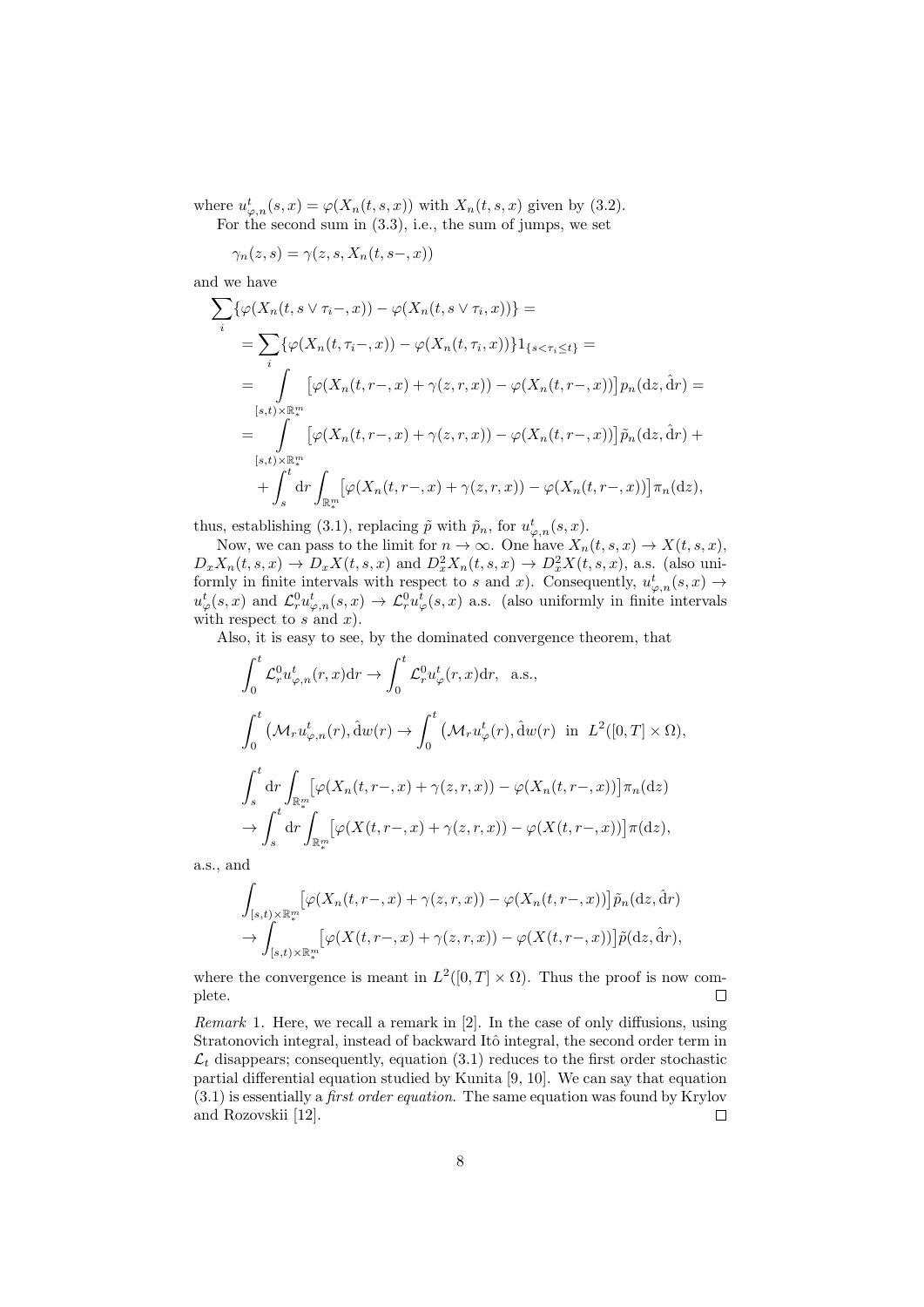*Remark* 2. If  $\varphi$  in  $C_b^2(\mathbb{R}^d)$ , then by taking expectation in (3.1) we readily see that function  $v(s, x)$ 

$$
v(s,x) = \mathbb{E}\big\{\varphi(X(t,s,x))\big\}, \quad 0 \le s \le t \le T,
$$

gives a solution of backward Kolmogorov equation

$$
\begin{cases} \n\partial_s v(s, x) + \mathcal{L}_s v(s, x) = 0, & \forall s \in ]0, t],\\ \n v(t, x) = \varphi(x), & \forall x \in \mathbb{R}^d, \n\end{cases}
$$

in the whole space  $\mathbb{R}^d$ .

*Remark* 3. If the function  $\varphi$  also depends on *s*, i.e.,  $u_{t,\varphi}(s,x) = \varphi(s, X(t, s, x))$ then the backward Itô formula is modified by adding a term  $\partial_s \varphi(s, X(t, s, x)))$ into the operator *L.*  $\Box$ 

 $\Box$ 

#### **Backward Itˆo formula II**

Under Hypotheses 1.1,  $(2.4)$  and  $(2.5)$ , the unique solution of problem  $(2.6)$  is given by

$$
\eta^{t}(s,x) = \exp \Big\{ \int_{s}^{t} \big( G(r, X(r, s, x)), \mathrm{d}w(r) \big) + \\ + \int_{s}^{t} \big[ F(r, X(r, s, x)) - \frac{1}{2} |G(r, X(r, s, x))|^{2} \big] \, \mathrm{d}r + \\ + \int_{\mathbb{R}_{*}^{m} \times ]s, t]} \ln \big( 1 + H(z, r, X(r, s, x)) \big) \tilde{p}(\mathrm{d}z, \mathrm{d}r) + \\ + \int_{s}^{t} \mathrm{d}r \int_{\mathbb{R}_{*}^{m}} \big[ \ln \big( 1 + H(z, r, X(r, s, x)) \big) - H(z, r, X(r, s, x)) \big] \pi(\mathrm{d}z) \Big\}.
$$
\n(3.6)

We want to compute the backward Itô differential of  $\eta^t(s,x)$  in *s*. In fact, by using the same technique as in the proof of Proposition 3.1, we can prove the following result:

**Proposition 3.2.** *Assume that* Hypotheses 1.1*,* (2.4) *and* (2.5) *hold. Then we have*

$$
\begin{cases}\n\eta^t(s,x) = 1 + \int_s^t \mathcal{L}_r^{F,G,H} \eta^t(r,\cdot)(x) dr + \\
\quad + \int_s^t \left(\mathcal{M}_r^G \eta^t(r,\cdot)(x), \hat{\mathbf{d}} w_r\right) + \int_{\mathbb{R}_*^m \times [s,t[} \mathcal{N}_r^H(z) \eta^t(r,\cdot)(x) \tilde{p}(\mathbf{d}z, \hat{\mathbf{d}} r),\n\end{cases} \tag{3.7}
$$

*for any*  $0 \le s < t \le T$ , and *x in*  $\mathbb{R}^d$ .

**Proof.** For this end we note first that  $\eta^t(s, x)$  verifies the following identity

$$
\eta^t(s, x) = \eta^t(r, X(r, s, x)) \eta^r(s, x), \tag{3.8}
$$

where  $s \leq r \leq t$ .

As usual, the first step is to prove the result without the small jumps, actually we approximate  $\pi$ , *p* and  $\tilde{p}$  by  $\pi_n$ ,  $p_n$  and  $\tilde{p}_n$  as before.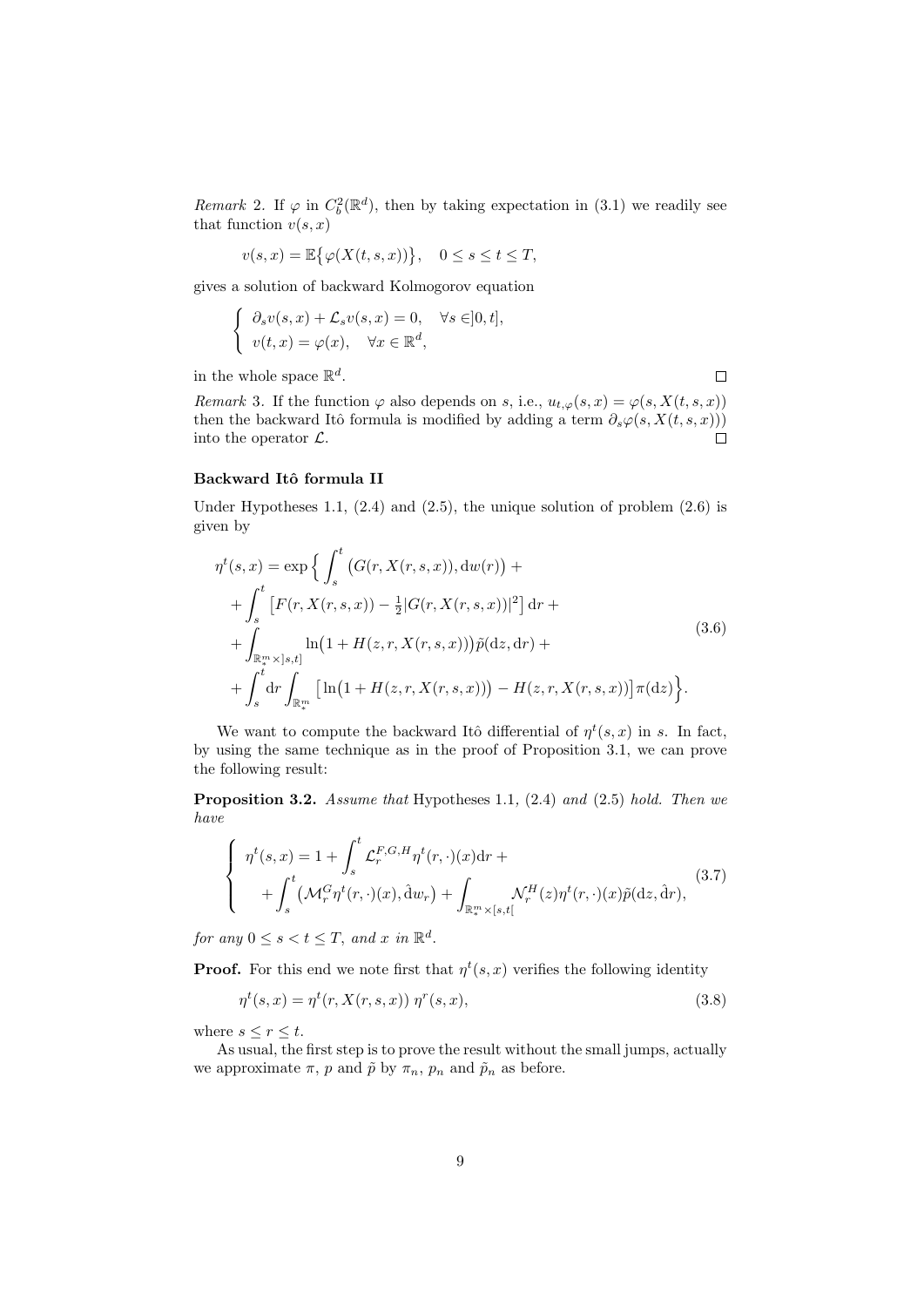Considering  $X_n(t)$  given by (3.2) and

$$
\eta_n^t(s, x) = 1 + \int_{s}^t \eta_n^r(s, x) F(r, X_n(r, s, x)) dr + \int_{s}^t \eta_n^r(s, x) (G(r, X_n(r, s, x)), dw(r)) + \int_{\mathbb{R}_*^m \times ]s, t]}^r \eta_n^r(s, x) H_n(z, r, X_n(r, s, x)) \tilde{p}_n(dz, dr),
$$

which can be rewrite as

$$
\eta_n^t(s, x) = 1 + \int_{s}^t \eta_n^r(s, x) F(r, X_n(r, s, x)) dr + \int_{s}^t \eta_n^r(s, x) (G(r, X_n(r, s, x)), dw(r)) + \sum_{i}^t \eta_n^r(s, x) H(z_i, \tau_i, X_n(\tau_i, s, x)) 1_{\{s < \tau_i \le t\}} - \int_{s}^t dr \int_{\mathbb{R}_+^m} \eta_n^r(s, x) H(z, r, X_n(r, s, x)) \pi_n(\mathrm{d}z),
$$

then we have

$$
\eta_n^t(s, x) - 1 = \sum_i \{ \eta_n^t(s \lor \tau_{i-1}, x) - \eta_n^t(s \lor \tau_i-, x) \} + + \sum_i \{ \eta_n^t(s \lor \tau_i-, x) - \eta_n^t(s \lor \tau_i, x) \}.
$$

The first sum can be dealt as a continuous process, that is like (3.4) and

$$
\eta_n^t(s, x) = 1 + \int_s^t \eta_n^r(s, x) \tilde{F}_n(r, X_n(r, s, x)) dr + \int_s^t \eta_n^r(s, x) (G(r, X_n(r, s, x)), dw(r))
$$

where

$$
\tilde{F}_n(t,x) = F(t,x) - \int_{\mathbb{R}^m_+} H(z,t,x)\pi_n(\mathrm{d}z).
$$

Then, let  $\sigma = \{s = s_0 < s_1 < \ldots < s_N = t\}$  in  $\Sigma_{st}$ . Then we have

$$
\eta_n^t(s,x) - 1 = \sum_{k=1}^N \left[ \eta_n^t(s_{k-1},x) - \eta_n^t(s_k,x) \right].
$$

Now we note that, in view of (3*.*8)*,* we have

$$
\eta_n^t(s_{k-1},x) - \eta_n^t(s_k,x) = \eta_n^t(s_k,X_n(s_k,s_{k-1},x))\,\eta_n^{s_k}(s_{k-1},x) - \eta_n^t(s_k,x),
$$

and then we can write  $\eta_n^t(s_{k-1}, x) - \eta_n^t(s_k, x) = J_1^k + J_2^k + J_3^k$ , where

$$
J_1^k = \eta_n^t(s_k, X_n(s_k, s_{k-1}, x)) - \eta_n^t(s_k, x),
$$
  
\n
$$
J_2^k = \eta_n^t(s_k, x) (\eta_n^{s_k}(s_{k-1}, x) - 1),
$$
  
\n
$$
J_3^k = [\eta_n^t(s_k, X_n(s_k, s_{k-1}, x)) - \eta_n^t(s_k, x)] (\eta_n^{s_k}(s_{k-1}, x) - 1).
$$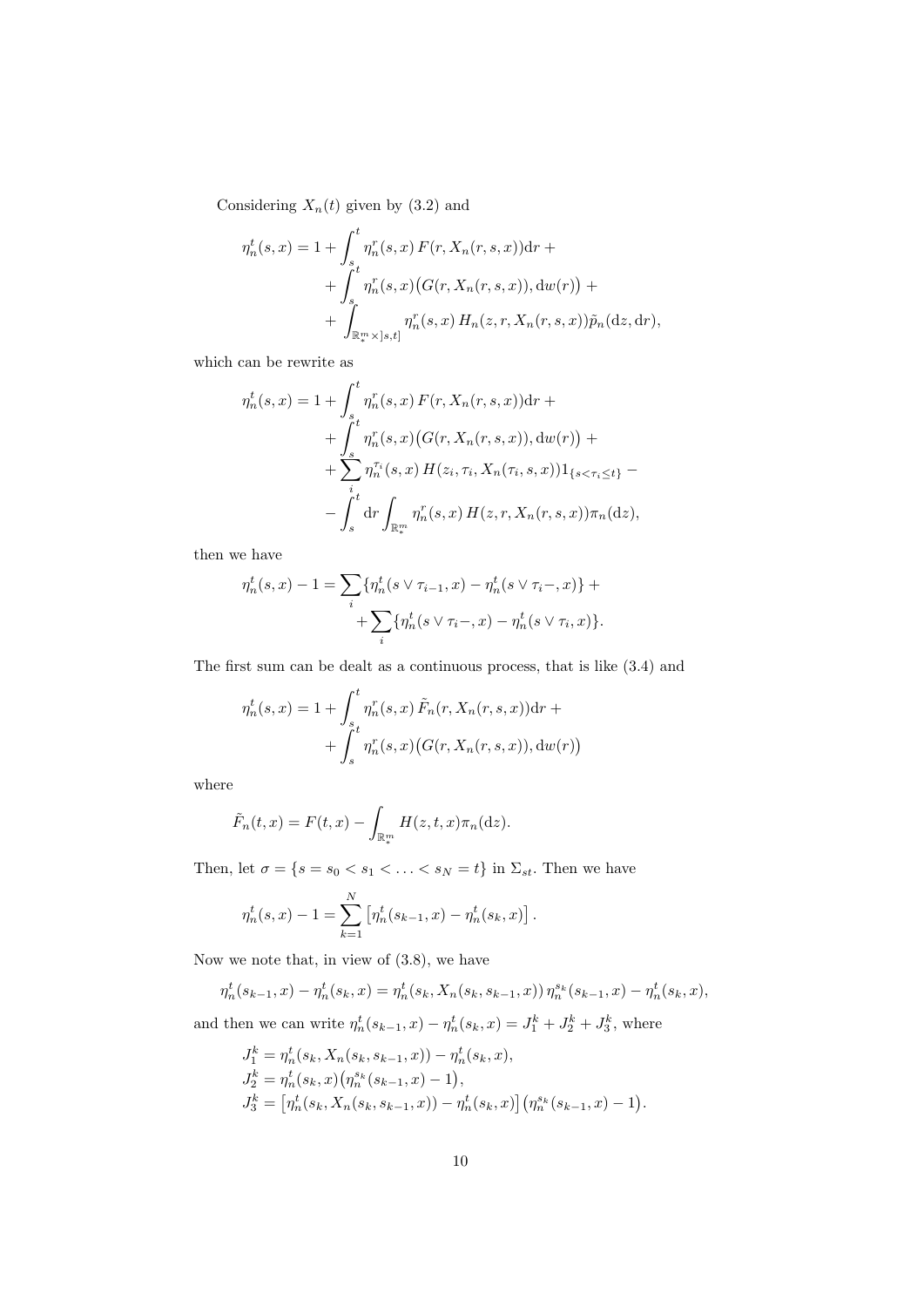Considering  $J_1 = \sum_{k=1}^{N} J_1^k$  and arguing as in preceding section, we can write

$$
J_1 = \sum_{k=1}^N \left[ \mathcal{L}_{s_k}^0 \eta_n^t(s_k, \cdot)(x) - \int_{\mathbb{R}_*^m} (\gamma(z, s_k, x), D\eta_n^t(s_k, x)) \pi_n(\mathrm{d}z) \right] (s_k - s_{k-1}) + \sum_{k=1}^N \left( \mathcal{M}_{s_k} \eta_n^t(s_k, \cdot)(x), w(s_k) - w(s_{k-1}) \right) + R'(|\sigma|).
$$

Analogously, for  $J_2 = \sum_{k=1}^{N} J_2^k$ , we can write

$$
J_2 = \sum_{k=1}^{N} \eta_n^t(s_k, x) \left[ F(s_k, x) - \int_{\mathbb{R}_*^m} H(z, s_k, x) \pi_n(\mathrm{d}z) \right] (s_k - s_{k-1}) + \\ + \sum_{k=1}^{N} \eta_n^t(s_k, x) \left( G(s_k, x), w(s_k) - w(s_{k-1}) \right) + R''(|\sigma|).
$$

Finally, for  $J_3 = \sum_{k=1}^{N} J_3^k$ , we can write

$$
J_3 = \sum_{k=1}^N \left( \mathcal{M}_{s_k} \eta_n^t(s_k, \cdot)(x), G(s_k, x) \right) (s_k - s_{k-1}) + R'''(|\sigma|).
$$

Taking into account that  $X_n(t, s, x)$  fulfills equation (1.4), and that  $\eta_n^t(s, x)$  is the solution to  $(2.6)$ , we have, arguing as in the proof of Itô formula,

$$
R(|\sigma|) = R'(|\sigma|) + R''(|\sigma|) + R'''(|\sigma|) \to 0,
$$

in probability as  $|\sigma| \to 0$ . Since  $\eta_n^t(s, x) - 1 = J_1 + J_2 + J_3$ , letting  $|\sigma|$  tend to 0, we have the following contribution to  $\eta_n^t(s, x)$  from the first sum

$$
1 + \int_{s}^{t} \mathcal{L}_{r}^{0} \eta_{n}^{t}(r, x) dr - \int_{s}^{t} dr \int_{\mathbb{R}_{*}^{m}} (\gamma(z, r, x), D\eta_{n}^{t}(r, x)) \pi_{n}(dz) +
$$
  
+ 
$$
\int_{s}^{t} (\mathcal{M}_{r} \eta_{n}^{t}(r, \cdot)(x), G(r, x)) dr +
$$
  
+ 
$$
\int_{s}^{t} \eta_{n}^{t}(r, x) [F(r, x) - \int_{\mathbb{R}_{*}^{m}} H(z, r, x) \pi_{n}(dz)] dr
$$
  
+ 
$$
\int_{s}^{t} (\mathcal{M}_{r} \eta_{n}^{t}(r) + \eta_{n}^{t}(r, x) G(r, x), \hat{d}w(r)).
$$

For the second sum, i.e., the jumps, we have to use the analogous of identity (3.8), that is

$$
\eta_n^t(\tau_i-,x)=\eta_n^t(\tau_i,X(\tau_i,\tau_i-,x))\eta_n^{\tau_i}(\tau_i-,x).
$$

Hence,

$$
\sum_{i} \{\eta_{n}^{t}(s \vee \tau_{i}-,x)) - \eta_{n}^{t}(s \vee \tau_{i},x)\}\n= \\
= \sum_{i} \{\eta_{n}^{t}(\tau_{i}-,x) - \eta_{n}^{t}(\tau_{i},x)\}\mathbf{1}_{\{s < \tau_{i} \leq t\}} = \\
= \sum_{i} \{\eta_{n}^{t}(\tau_{i}, X(\tau_{i}, \tau_{i}-,x))\eta_{n}^{\tau_{i}}(\tau_{i}-,x) - \eta_{n}^{t}(\tau_{i},x)\}\mathbf{1}_{\{s < \tau_{m} \leq t\}} = \\
= \sum_{i} \{\eta_{n}^{t}(\tau_{i}, X(\tau_{i}, \tau_{i}-,x)) - \eta_{n}^{t}(\tau_{i},x) + \\
+ \eta_{n}^{t}(\tau_{i}, X(\tau_{i}, \tau_{i}-,x))\left[\eta_{n}^{\tau_{i}}(\tau_{i}-,x) - 1\right]\}\mathbf{1}_{\{s < \tau_{m} \leq t\}}
$$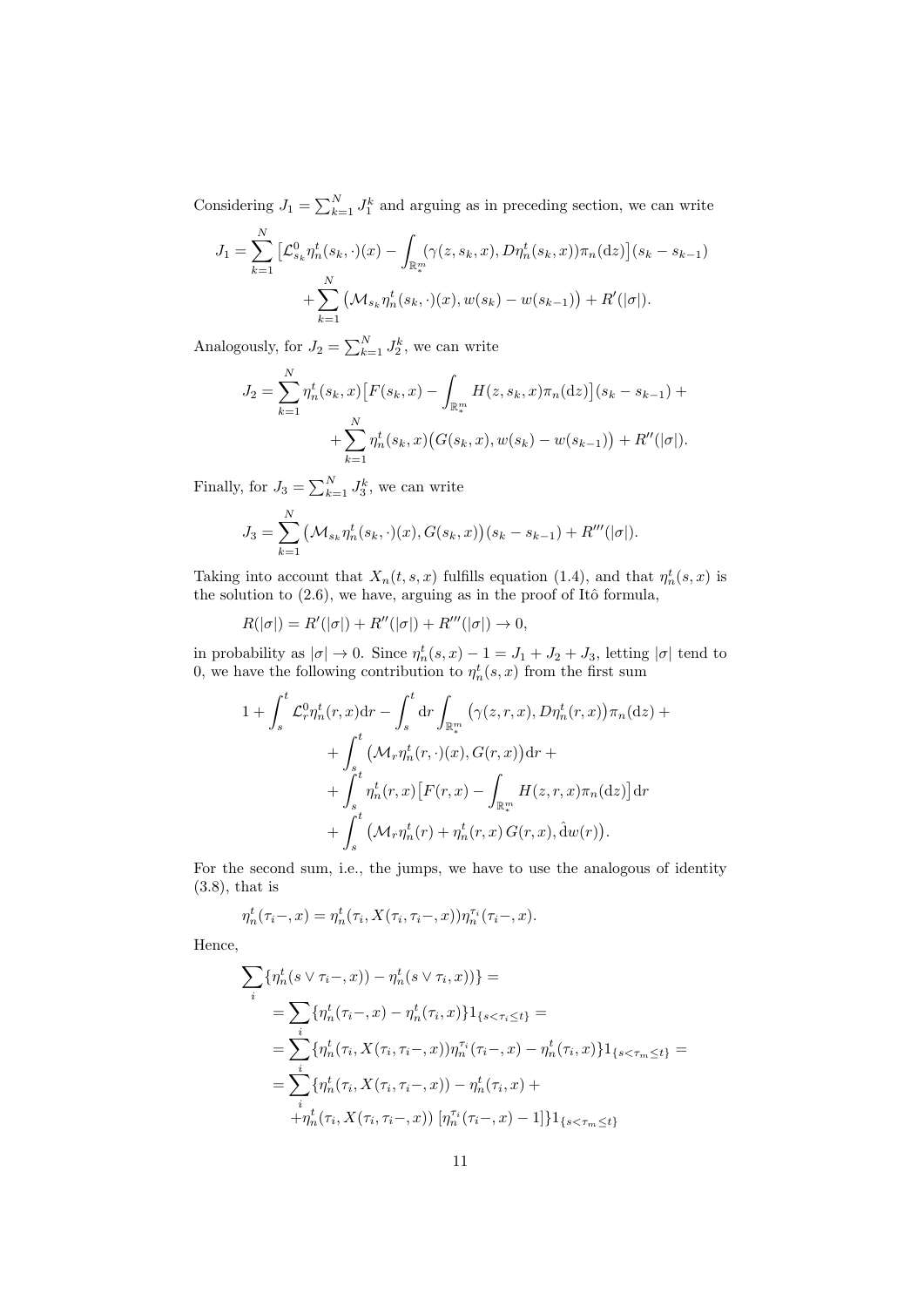Writing this sum as an integral, that is

$$
\int_{[s,t)\times\mathbb{R}_+^m} \left[\eta_n^t(r-,x+\gamma(z,r,x)) - \eta_n^t(r,x)\right] p_n(\mathrm{d}z,\hat{\mathrm{d}}r) + \n+ \int_{[s,t)\times\mathbb{R}_+^m} \eta_n^t(r-,x+\gamma(z,r,x)) H(z,r,x) p_n(\mathrm{d}z,\hat{\mathrm{d}}r),
$$

we arrive to write it in the final form

$$
\sum_{i} \{\eta_{n}^{t}(s \vee \tau_{i}-,x)) - \eta_{n}^{t}(s \vee \tau_{i},x))\} =
$$
\n
$$
= \int_{[s,t) \times \mathbb{R}_{+}^{m}} [\eta_{n}^{t}(r-,x+\gamma(z,r,x)) - \eta_{n}^{t}(r,x)] \tilde{p}_{n}(dz, \hat{d}r) +
$$
\n
$$
+ \int_{s}^{t^{*}} \int_{\mathbb{R}_{+}^{m}} [\eta_{n}^{t}(r-,x+\gamma(z,r,x)) - \eta_{n}^{t}(r,x)] \pi_{n}(dz) dr +
$$
\n
$$
+ \int_{[s,t) \times \mathbb{R}_{+}^{m}} \eta_{n}^{t}(r-,x+\gamma(z,r,x)) H(z,r,x) \tilde{p}_{n}(dz, \hat{d}r) +
$$
\n
$$
+ \int_{s}^{t^{*}} \int_{\mathbb{R}_{+}^{m}} \eta_{n}^{t}(r-,x+\gamma(z,r,x)) H(z,r,x) \pi_{n}(dz) dr.
$$

Thus, we have established (3.1) for  $\eta_n^t(s, x)$ . Now, we can pass to the limit for  $n \to \infty$  in the same way as in the preceding section.

To conclude we need the following lemma:

**Lemma 3.3.** *Let us suppose that u*(*s*)*, v*(*s*) *be of the following form*

$$
u(s) - u(t) = \int_{s}^{t} u_{1}(r) dr + \int_{s}^{t} u_{2}(r) \hat{d}w_{r} + \int_{[s,t) \times \mathbb{R}_{*}^{m}} u_{3}(z, r) \tilde{p}(dz, \hat{d}r),
$$
  

$$
v(s) - v(t) = \int_{s}^{t} v_{1}(r) dr + \int_{s}^{t} v_{2}(r) \hat{d}w_{r} + \int_{[s,t) \times \mathbb{R}_{*}^{m}} v_{3}(z, r) \tilde{p}(dz, \hat{d}r).
$$

*Then we have*

$$
\begin{cases}\nu(s) \, v(s) - u(t) \, v(t) = \\
= \int_{s}^{t} \left( u_1(r) \, v(r) + u(r) \, v_1(r) + u_2(r) \, v_2(r) + \right. \\
\left. + \int_{\mathbb{R}_{+}^{m}} u_3(z, r) v_3(z, r) \pi(\mathrm{d}z) \right) \mathrm{d}r + \\
+ \int_{s}^{t} \left( u_2(r) \, v(r) + u(r) \, v_2(r) \right) \mathrm{d}w_r + \\
+ \int_{[s, t) \times \mathbb{R}_{+}^{m}} \left( u_3(z, r) \, v(r) + u(r) \, v_3(z, r) + \right. \\
\left. + u_3(z, r) v_3(z, r) \right) \tilde{p}(\mathrm{d}z, \mathrm{d}r)\n\end{cases} \tag{3.9}
$$

**Proof.** The procedure is just the same as before. As usual, the first step is to prove the result without the small jumps, actually we approximate  $\pi$ , *p* and  $\tilde{p}$ by  $\pi_n$ ,  $p_n$  and  $\tilde{p}_n$  as before, i.e.,  $\pi_n(B) = \pi({z \in B : n|z| \ge 1}), n = 1, 2, ...$ and *B* any Borel subset of  $\mathbb{R}^m_*$ .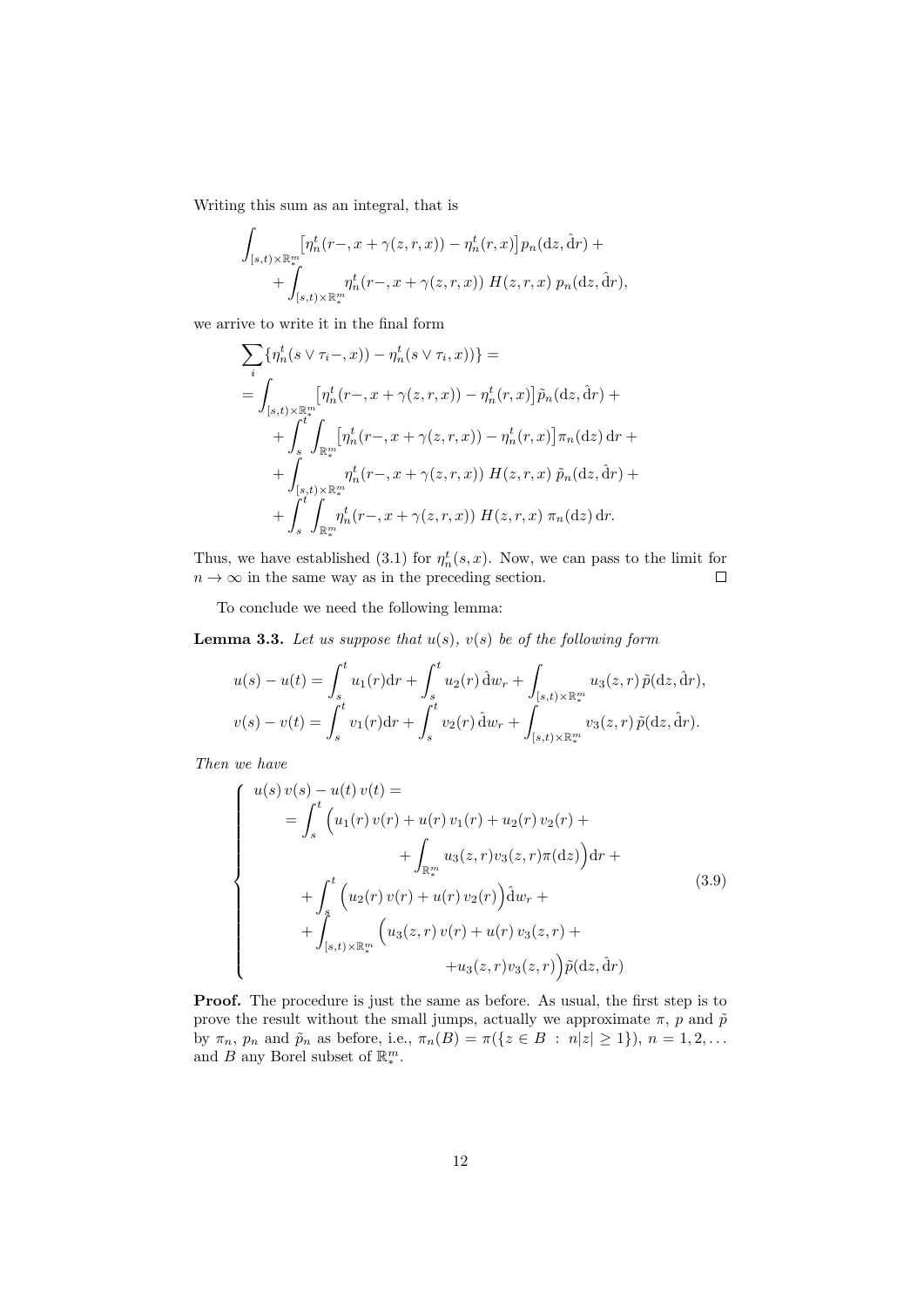Thus, let us consider the following processes

$$
u^{(n)}(s) - u^{(n)}(t) = \int_s^t u_1(r) dr + \int_s^t u_2(r) \, \hat{d}w_r + \int_{[s,t) \times \mathbb{R}^m_+} u_3(z,r) \, \tilde{p}_n(dz, \hat{d}r)
$$

$$
v^{(n)}(s) - v^{(n)}(t) = \int_s^t v_1(r) dr + \int_s^t v_2(r) \, \hat{d}w_r + \int_{[s,t) \times \mathbb{R}^m_+} v_3(z,r) \, \tilde{p}_n(dz, \hat{d}r),
$$

then, there exists a sequence of stopping times (where one jump occurs)  $0 < \tau_1 <$  $\tau_2$   $\langle \cdots \rangle$  and jumps  $z_1, z_2, \ldots$ , such that we can write the preceding equations as

$$
u^{(n)}(s) - u^{(n)}(t) = \int_{s}^{t} u_{1}(r) dr + \int_{s}^{t} u_{2}(r) \hat{d}w_{r} +
$$
  
+ 
$$
\sum_{i} u_{3}(z_{i}, \tau_{i}) 1_{\{s \leq \tau_{i} < t\}} - \int_{s}^{t} dr \int_{\mathbb{R}_{*}^{m}} u_{3}(z, r) \pi_{n}(dz),
$$
  

$$
v^{(n)}(s) - v^{(n)}(t) = \int_{s}^{t} v_{1}(r) dr + \int_{s}^{t} v_{2}(r) \hat{d}w_{r} +
$$
  
+ 
$$
\sum_{i} v_{3}(z_{i}, \tau_{i}) 1_{\{s \leq \tau_{i} < t\}} - \int_{s}^{t} dr \int_{\mathbb{R}_{*}^{m}} v_{3}(z, r) \pi_{n}(dz),
$$

then we have

$$
u^{(n)}(s)v^{(n)}(s) - u^{(n)}(t)v^{(n)}(t) =
$$
  
= 
$$
\sum_{i} \{u^{(n)}(s \vee \tau_{i-1})v^{(n)}(s \vee \tau_{i-1}) - u^{(n)}(s \vee \tau_{i-})v^{(n)}(s \vee \tau_{i-})\} +
$$
  
+ 
$$
\sum_{i} \{u^{(n)}(s \vee \tau_{i-})v^{(n)}(s \vee \tau_{i-}) - u^{(n)}(s \vee \tau_{i})v^{(n)}(s \vee \tau_{i})\}.
$$

The first sum can be dealt as a continuous process, that is (we drop the index *n* to simplify notation)

$$
u(s) - u(t) = \int_{s_t}^{t} \bar{u}_1(r) dr + \int_{s_t}^{t} u_2(r) \, \hat{d}w_r,
$$
  

$$
v(s) - v(t) = \int_{s}^{t} \bar{v}_1(r) dr + \int_{s}^{t} v_2(r) \, \hat{d}w_r
$$

with

$$
\bar{u}_1(r) = u_1(r) - \int_{\mathbb{R}^m_+} u_3(z, r) \, \pi_n(\mathrm{d}z),
$$

$$
\bar{v}_1(r) = v_1(r) - \int_{\mathbb{R}^m_+} v_3(z, r) \, \pi(\mathrm{d}z).
$$

Hence, let us write

$$
u(s) v(s) - u(t) v(t) = \sum_{k=1}^{N} \left( u(s_{k-1}) v(s_{k-1}) - u(s_k) v(s_k) \right)
$$
  
= 
$$
\sum_{k=1}^{N} (u(s_{k-1}) - u(s_k)) v(s_k) + \sum_{k=1}^{N} u(s_k) (v(s_{k-1}) - v(s_k)) + \sum_{k=1}^{N} (u(s_{k-1}) - u(s_k)) (v(s_{k-1}) - v(s_k)).
$$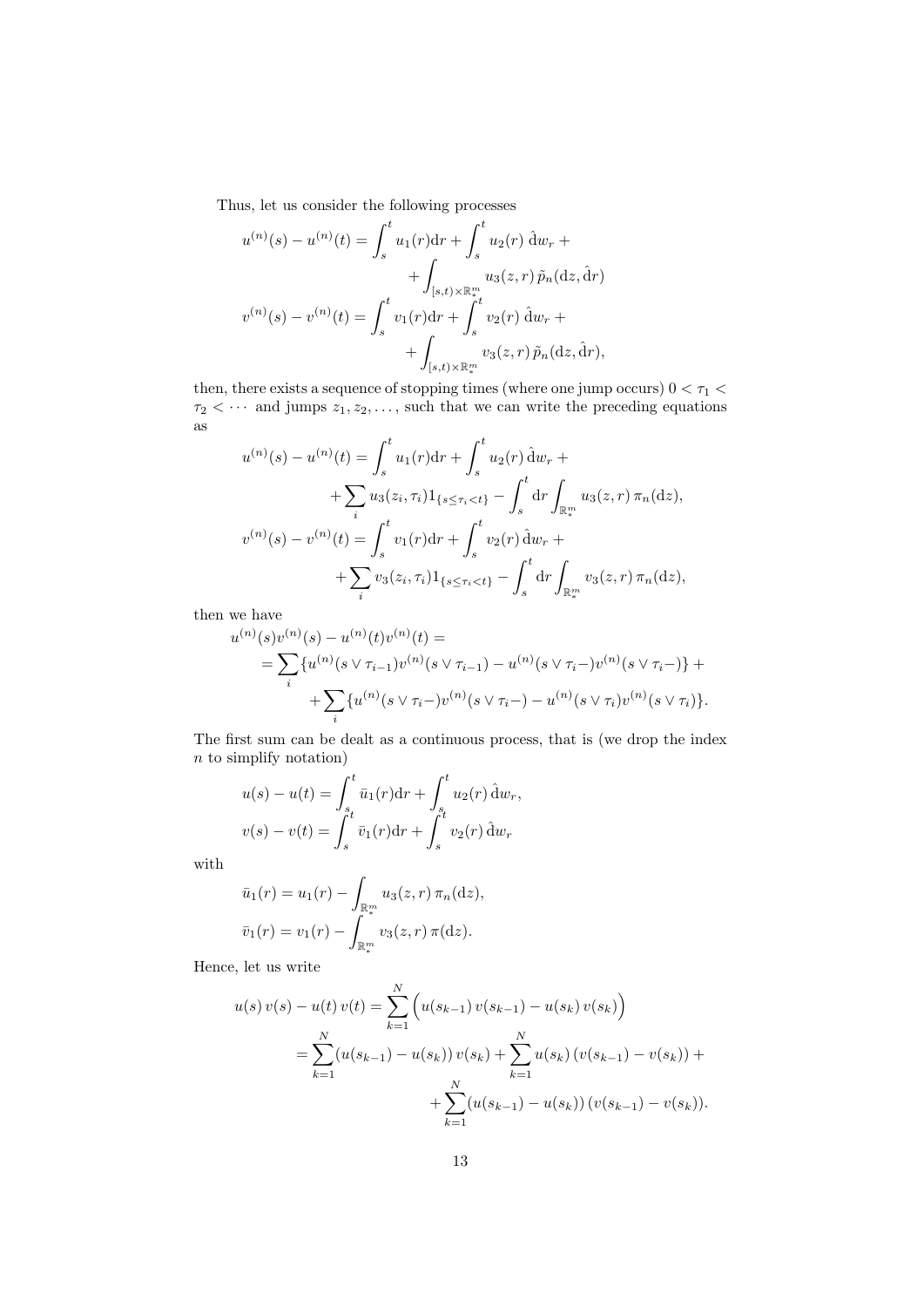Now we can write

$$
u(s_{k-1}) - u(s_k) = \bar{u}_1(s_k)(s_k - s_{k-1}) + u_2(s_k)(w(s_k) - w(s_{k-1})) + L_k^1,
$$
  

$$
v(s_{k-1}) - v(s_k) = \bar{v}_1(s_k)(s_k - s_{k-1}) + v_2(s_k)(w(s_k) - w(s_{k-1})) + L_k^2,
$$

and

$$
(u(s_{k-1}) - u(s_k)) (v(s_{k-1}) - v(s_k)) = u_2(s_k)v_2(s_k)(s_k - s_{k-1}) + L_k^3.
$$

Setting

$$
L(|\sigma|) = \sum_{k=1}^{n} \{v(s_k)L_k^1 + u(s_k)L_k^2 + L_k^3\},\,
$$

it follows that  $L(|\sigma|) \to 0$  in probability as  $|\sigma| \to 0$ . Hence

$$
u^{(n)}(s) v^{(n)}(s) - u^{(n)}(t) v^{(n)}(t) =
$$
  
= 
$$
\int_{s}^{t} \left( u_1(r) v(r) + u(r) v_1(r) + u_2(r) v_2(r) - \int_{\mathbb{R}_{+}^{m}} u_1(r) v_3(z, r) \pi(\mathrm{d}z) - \int_{\mathbb{R}_{+}^{m}} u_3(z, r) v(r) \pi(\mathrm{d}z) \right) \mathrm{d}r +
$$
  
+ 
$$
\int_{s}^{t} \left( u_2(r) v(r) + u(r) v_2(r) \right) \mathrm{d}w_r
$$

For the second sum we have simply

$$
\sum_{i} \{u^{(n)}(s \vee \tau_{i}-)v^{(n)}(s \vee \tau_{i}-) - u^{(n)}(s \vee \tau_{i})v^{(n)}(s \vee \tau_{i})\} =
$$
\n
$$
= \sum_{i} \{u^{(n)}(\tau_{i}-)v^{(n)}(\tau_{i}-) - u^{(n)}(\tau_{i})v^{(n)}(\tau_{i})\}1_{\{s < \tau_{i} \le t\}} =
$$
\n
$$
= \int_{[s,t) \times \mathbb{R}_{*}^{m}} [u^{(n)}(r)v_{3}(z,r) + u_{3}(z,r)v^{(n)}(r) +
$$
\n
$$
+ u_{3}(z,r)v_{3}(z,r)]p_{n}(\mathrm{d}z, \hat{\mathrm{d}}r) =
$$
\n
$$
= \int_{[s,t) \times \mathbb{R}_{*}^{m}} [u^{(n)}(r)v_{3}(z,r) + u_{3}(z,r)v^{(n)}(r) +
$$
\n
$$
+ u_{3}(z,r)v_{3}(z,r)]\tilde{p}_{n}(\mathrm{d}z, \hat{\mathrm{d}}r) +
$$
\n
$$
+ \int_{s}^{t} \mathrm{d}r \int_{\mathbb{R}_{*}^{m}} [u^{(n)}(r)v_{3}(z,r) + u_{3}(z,r)v^{(n)}(r) +
$$
\n
$$
+ u_{3}(z,r)v_{3}(z,r)]\pi_{n}(\mathrm{d}z).
$$

Thus, we have established (3.9) for  $u^{(n)}(s)v^{(n)}(s)$ . Now, we can pass to the limit for  $n \to \infty$  in the same way as in the preceding section.  $\Box$ 

### **Proof of Theorem 2.1**

Let us apply the previous lemma with  $u(s) = \varphi(X(t, s, x))$  and  $v(s) = \eta^t(s, x)$ . Recalling (3*.*1) and (3*.*7), we easily arrive to the conclusion.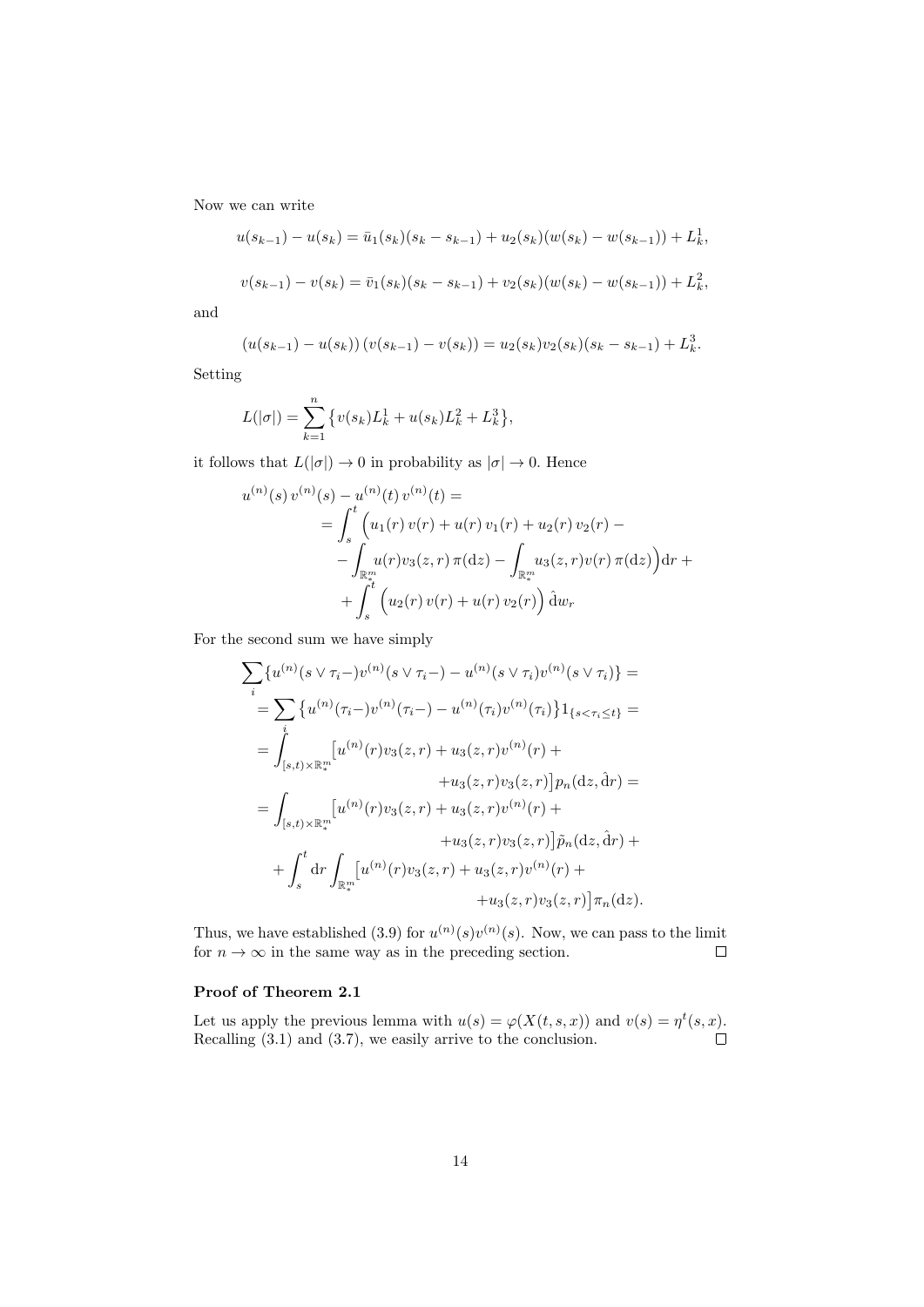**Corollary 3.4.** *Assume that* Hypotheses 1.1*,* (2.4) *and* (2.5) *hold, G is bounded and F is bounded above.* If  $\varphi$  *belongs to*  $C_b^2(\mathbb{R}^d)$ *, then the function* 

$$
u(s,x) = \mathbb{E}\left\{y^t(s,x)\right\}, \quad 0 < s < t,
$$

*is a solution to the (backward) Kolmogorov equation*

$$
\begin{cases}\n\partial_s u(s,x) + \mathcal{L}_s^{F,G,H} u(s,\cdot)(x) = 0, & \forall s < t, \\
u(t,x) = \varphi(x), & \forall x \in \mathbb{R}^d.\n\end{cases}
$$
\n(3.10)

*in the whole space*  $\mathbb{R}^d$ .

**4 Some applications**

In this section we point out several consequences of formula (2.9), obtaining simpler proofs of known results as: Feynman-Kac, Girsanov, and stochastic Feynman-Kac formula.

#### **4.1 Feynman-Kac Formula**

This result is taken from [2].

**Theorem 4.1.** *Assume that* Hypotheses 1.1 *hold, with*  $G = 0$  *and*  $H = 0$ *, and that F is bounded above and twice continuously differentiable in x. If*  $\varphi$  *is in*  $C_b^2(\mathbb{R}^d)$ *, then the function* 

$$
u(s,x) = \mathbb{E}\left\{y^t(s,x)\right\}, \quad 0 < s < t,
$$

*where*  $y^t(s, x) = \varphi(X(t, s, x))\eta^t(s, x)$ , *is a solution to the (backward) Kolmogorov equation*

$$
\begin{cases}\n u_s(s,x) + \mathcal{L}_s u(s,\cdot)(x) + F(s,x) u(s,x) = 0, & \forall s < t, x \in \mathbb{R}^d, \\
 u(t,x) = \varphi(x), & x \in \mathbb{R}^d\n\end{cases}
$$

*where*  $\eta^t(s, x)$  *is given by* (2.6) *or* (3.6)*.* 

**Proof.** Since  $G = H = 0$ , we have from (3.6)

$$
\eta^t(s,x) = \exp\Big\{\int_s^t F(X(r,s,x))\mathrm{d}r\Big\}.
$$

Moreover formula (2.9) becomes

$$
y^{t}(s,x) = \varphi(x) + \int_{s}^{t} \left[ \mathcal{L}_{r} y^{t}(r,\cdot)(x) + F(r,x)y^{t}(r,x) \right] dr + + \int_{s}^{t} \left( \mathcal{M}_{r} y^{t}(r,x), \hat{d}w_{r} \right) + \int \mathcal{N}_{r}(z) y^{t}(r,x) \tilde{p}(dz, \hat{d}r).
$$

Taking expectation, the conclusion follows.

 $\Box$ 

 $\Box$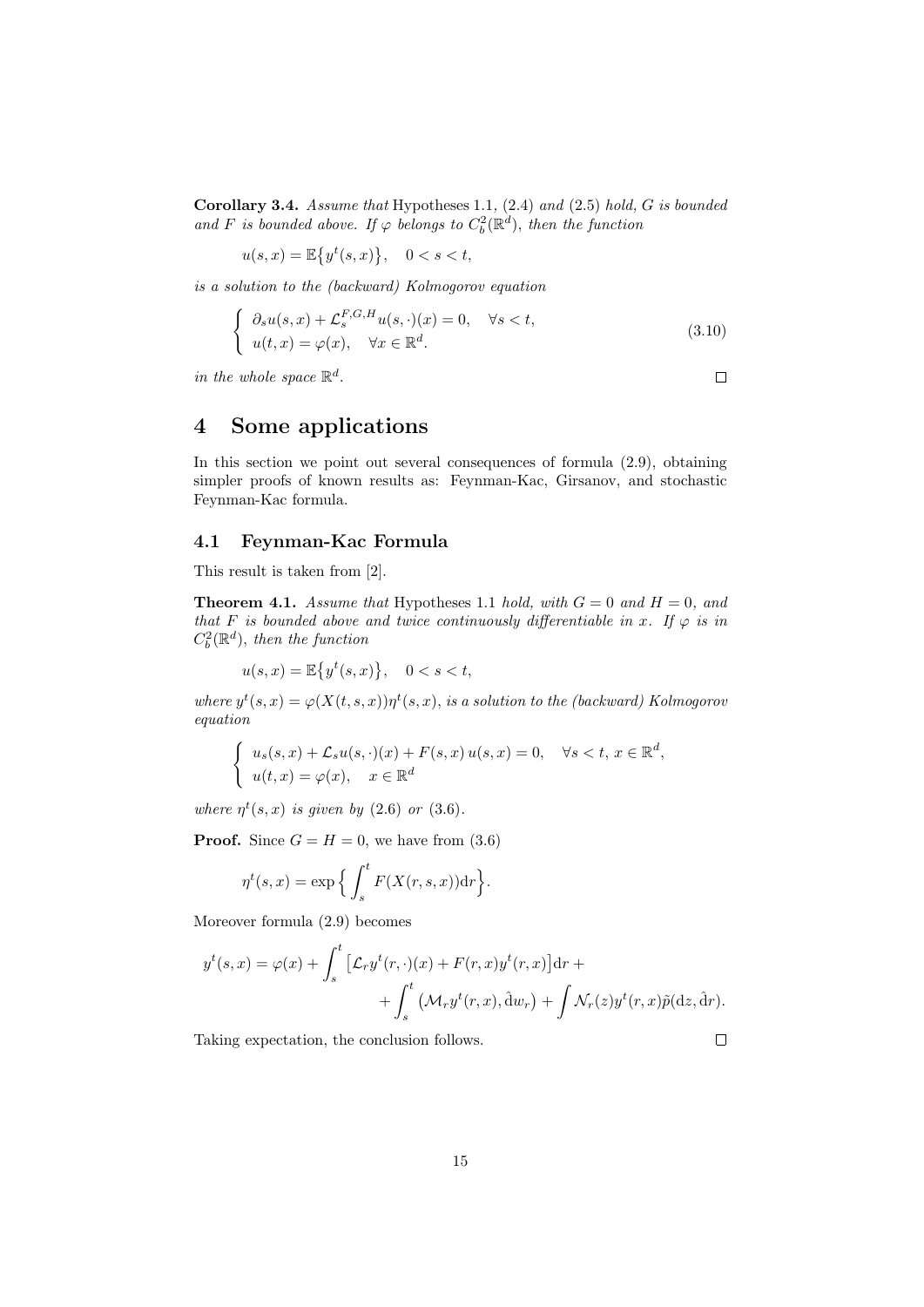#### **4.2 Girsanov Formula**

First, let us consider the case of  $F = H = 0$ . Here we want to find an expression for the transition semigroup corresponding to the following the stochastic differential equation, with *t* in [*s, T*],

$$
\begin{cases}\nY(t) = x + \int_{s}^{t} [g(r, Y(r)) + \sigma(r, Y(r))G(r, Y(r)) + \\
\quad + \int_{s}^{t} \sigma(r, Y(r)) \, dw(r) + \int_{\mathbb{R}_{*}^{m} \times ]s, t]} \gamma(z, r, Y(r)) \, \tilde{p}(\mathrm{d}z, \mathrm{d}r),\n\end{cases} \tag{4.1}
$$

in terms of  $X(t)$ , the solution to the "simpler" equation

$$
\begin{cases}\nX(t) = x + \int_{s}^{t} g(r, X(r)) dr + \int_{s}^{t} \sigma(r, X(r)) dw(r) + \n+ \int_{\mathbb{R}_{*}^{m} \times ]s, t]}^{t} \gamma(z, r, X(r)) \tilde{p}(dz, dr),\n\end{cases} \tag{4.2}
$$

The following result can be considered as a formulation of Girsanov's theorem.

**Theorem 4.2.** *Assume that* Hypotheses 1.1, (2.4) and (2.5) *hold with*  $F = 0$ *,*  $H = 0$ *, with G bounded.* Let  $\varphi$  *be in*  $C_b^2(\mathbb{R}^d)$ *, and let*  $Y(t, s, x)$  *and*  $X(t, s, x)$  *be the solutions to* (4.1)*, and* (4.2) *respectively. Then we have, for any s in* [0*, t*] and  $x$  in  $\mathbb{R}^d$ 

$$
\mathbb{E}\big\{\varphi(Y(t,s,x))\big\} = \mathbb{E}\big\{\varphi(X(t,s,x))\eta^t(s,x)\big\},\tag{4.3}
$$

*where*  $\eta^t(s, x)$  *is given by* 

$$
\eta^{t}(s,x) = \exp \left\{ \int_{s}^{t} \left( G(X(r,s,x)), \mathrm{d}w(r) \right) - \frac{1}{2} \int_{s}^{t} |G(X(r,s,x))|^{2} \mathrm{d}r. \right\}
$$

**Proof.** We only need to prove that both sides of identity  $(4.3)$ , considered as functions of (*s, x*) fulfill the Kolmogorov equation

$$
\begin{cases} \partial_s u(s,x) + \mathcal{L}_s^{0,G,0} u(s,\cdot)(x) = 0, \quad \forall s < t, \, x \in \mathbb{R}^d, \\ u(t,x) = \varphi(x), \quad \forall x \in \mathbb{R}^d. \end{cases}
$$

This is obviously true for the left hand side. For as the right hand side is concerned it is enough to apply formula (3.10), choosing  $F = H = 0$ .  $\Box$ 

Now consider  $0 \leq s < T$  fixed and the stochastic differential equation associated with the integro-differential operator  $\mathcal{L}_{s}^{0, G, H}$ , see (2.1) and (2.7), considered in the variable  $r$ , i.e., the probability  $P_{sx}$  in the canonical space such that  $P_{sx}(\{\omega \in D([s,T], \mathbb{R}^d) : \omega(s) = x\}) = 1$  and the process

$$
M_{\varphi}(t) = \varphi\big(\omega(t)\big) + \int_{s}^{t} \mathcal{L}_{r}^{0,G,H} \varphi\big(\omega(r)\big) dr, \quad \forall t \in [s,T],
$$

is a  $P_{sx}$ -martingale for every smooth function  $\varphi$ .

Here we want to find an expression for the transition semigroup corresponding to the above probability  $P_{sx}$  in terms of the same  $X(t)$  as in (4.2). The following result can be considered as a formulation of Girsanov's theorem.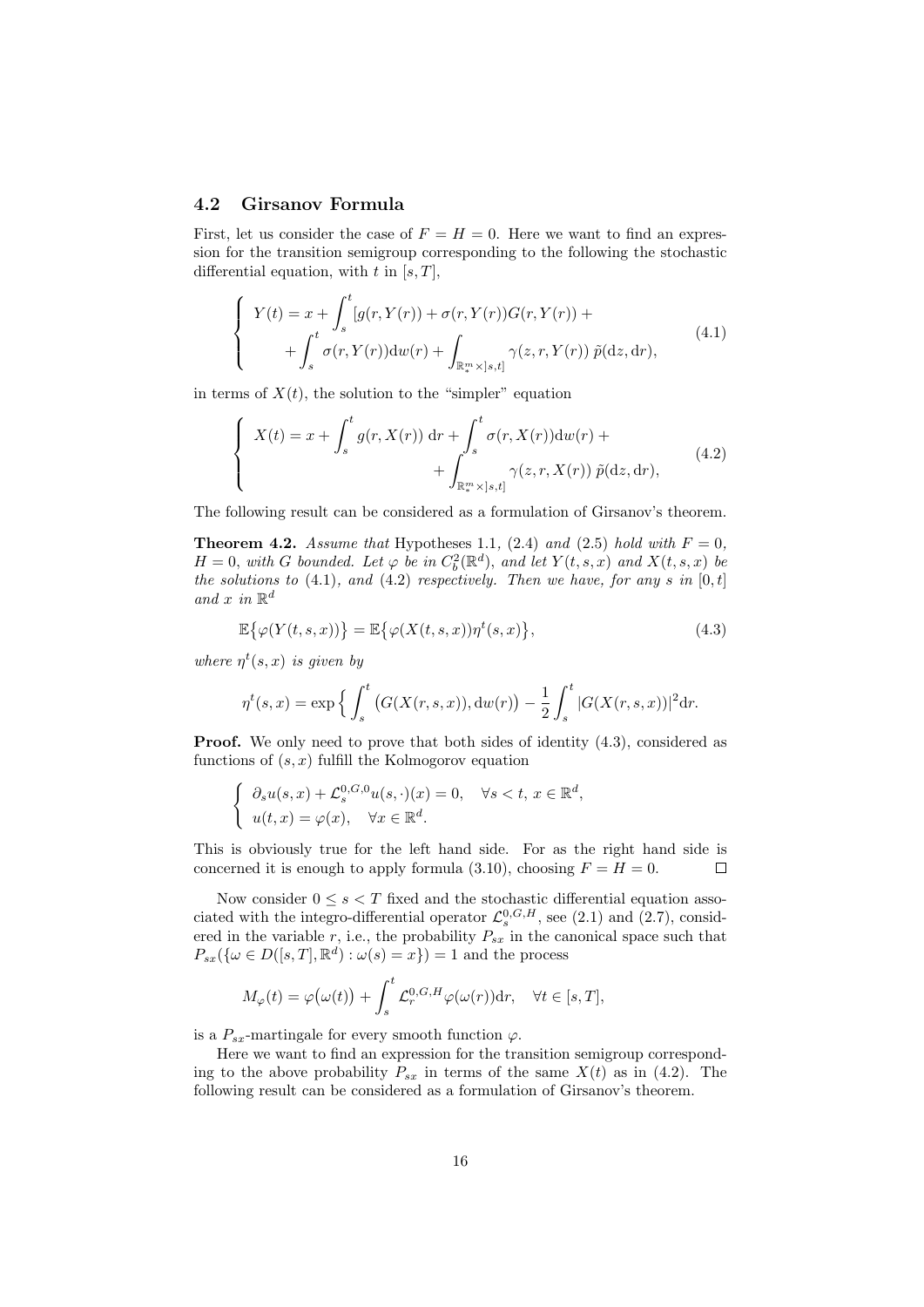**Theorem 4.3.** *Assume that* Hypotheses 1.1, (2.4) and (2.5) *hold with*  $F = 0$ *, with G* and *H bounded.* Let  $\varphi$  *be in*  $C_b^2(\mathbb{R}^d)$ *, and let*  $X(t, s, x)$  *be the solution to* (4.2) *and Psx be the unique martingale solution associated with the integro differential operator*  $\mathcal{L}_r^{0, G, H}$ *. Then we have, for any t in* [*s,T*] *and x in*  $\mathbb{R}^d$ 

$$
\mathbb{E}_{sx}\{\varphi\big(\omega(t)\big)\} = \mathbb{E}\{\varphi(X(t,s,x))\eta^t(s,x)\},\tag{4.4}
$$

*where*  $\mathbb{E}_{sx}$  *denotes the expectation with respect to*  $P_{sx}$  *and*  $\eta^t(s, x)$  *is given now by*

$$
\eta^{t}(s,x) = \exp \Big\{ \int_{s}^{t} \big( G(X(r,s,x)), \mathrm{d}w(r) \big) - \frac{1}{2} \int_{s}^{t} |G(X(r,s,x))|^{2} \mathrm{d}r + \\ + \int_{\mathbb{R}_{+}^{m} \times ]s,t]} \ln(1 + H(z,r,X(r,s,x))) \tilde{p}(\mathrm{d}z, \mathrm{d}r) + \\ + \int_{s}^{t} \mathrm{d}r \int_{\mathbb{R}_{+}^{m}} \big[ \ln(1 + H(z,r,X(r,s,x))) - H(z,r,X(r,s,x)) \big] \pi(\mathrm{d}z) \Big\}.
$$

**Proof.** This is essentially the same of the case  $F = 0$  and  $H = 0$ , the only point to notice is that now, the right-hand side of (4.4) is used to define a probability which is the solution of the desired martingale problem.  $\Box$ 

Note that in the previous case, the stochastic equations for *Y* and *X* could be set (but non necessarily) in the same probability space with the same Wiener process and Poisson measure. However, when the jumps are involved, one may have the stochastic equations for *X* set in an arbitrary probability space, and by taken the image, one may suppose that (4.2) is really set on the canonical probability space  $D([0,\infty), \mathbb{R}^d)$  where the canonical process  $\omega(t) = X(t,\omega)$ solves the stochastic equation under the initial probability measure. Then, under the new probability measure  $P_{sx}$ , the same canonical process  $\omega(t)$  solves the equivalent of equation (4.1), which is given as a martingale problem or by specifying the characteristics of the canonical process under  $P_{sx}$ , namely, the drift and diffusion terms are as in  $(4.1)$ , but the integer measure  $\nu$  (associated with the jumps of  $\omega$ ) has

$$
\nu^p(B\times]a,b])=\int_{]a,b]}{\rm d}r\int_{\left\{z\in\mathbb{R}_*^m:\gamma(z,r,\omega(r-))\in B\right\}}(1+H(z,r,\omega(r-)))\pi({\rm d}z),
$$

for every *B* in  $\mathcal{B}(\mathbb{R}_{*}^{d}), 0 \leq a < b$ , as its predictable compensator, i.e., the Lévy measure or kernel has changed from  $\pi\{z \in \mathbb{R}^m_* : \gamma(z, r, \cdot) \in B\}$  d*s* into

$$
\mathtt{M}(B,s,\cdot)\,\mathrm{d} s = \Big(\int_{\{z\in\mathbb{R}^m_+\,:\,\gamma(z,r,\cdot)\in B\}} (1+H(z,r,\cdot))\pi(\mathrm{d} z)\Big)\mathrm{d} s,
$$

as expected.

*Remark* 4*.* It is clear that the regularity assumption (1.3) is not necessary for Theorems 4.2 and 4.3, it suffices to approximate the coefficients.  $\Box$ 

#### **4.3 Stochastic Feynman-Kac Formula**

Assume that we are given two probability filtered spaces  $(\Omega_1, \mathcal{F}^{(1)}, P_1)$  and  $(\Omega_2, \mathcal{F}^{(2)}, P_2)$ , with respectively a pair of a *k*<sub>1</sub>-dimensional Wiener process *w*<sub>1</sub> and a (Poisson) random measure  $p_1(\mathrm{d}z_1, \mathrm{d}t)$  (with compensator  $\pi_1(\mathrm{d}z_1)$ ), with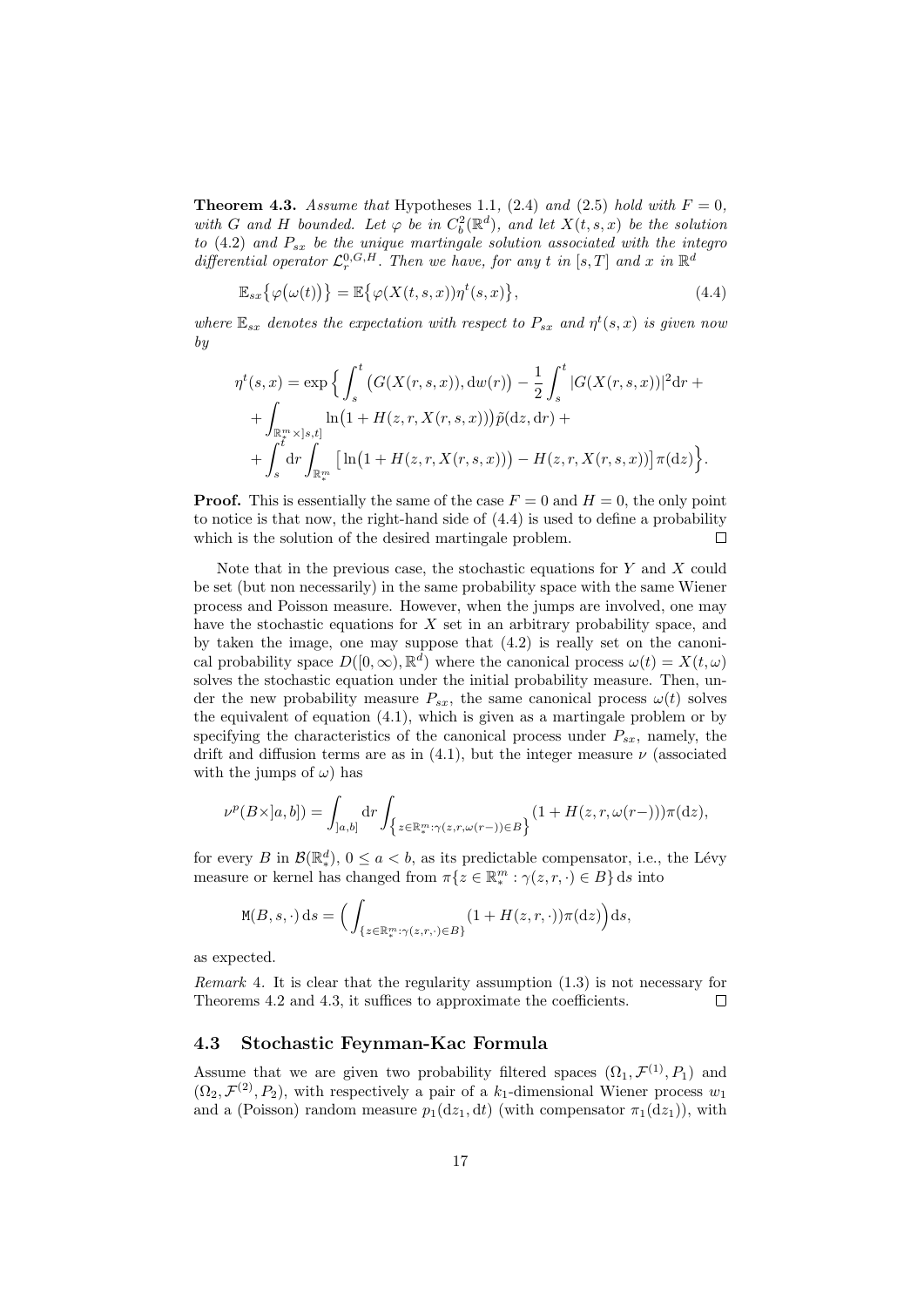jump values in  $\mathbb{R}_{*}^{m_1}$ , both adapted to a filtration  $\{\mathcal{F}_t^{(1)}\}_{t\geq0}$ , and a pair of a  $k_2$ -dimensional Wiener process  $w_2$  and a (Poisson) random measure  $p_2(\text{d}z_2, \text{d}t)$ (with compensator  $\pi_2(\text{d}z_2)$ ), with jump values in  $\mathbb{R}^{m_2}_*$ , both adapted to a filtration  $\{F_t^{(2)}\}_{t \geq 0}$ .

Let us consider  $\Omega = \Omega_1 \times \Omega_2$ ,  $\mathcal{F} = \mathcal{F}^{(1)} \otimes \mathcal{F}^{(2)}$ ,  $w = (w_1, w_2)$  and that  $G = (0, G_2)$  where  $G_2$  is  $k_2$ -dimensional and the matrix  $\sigma = (\sigma_1, \sigma_2)$  where  $\sigma_1$ is  $n \times k_1$  matrix and  $\sigma_2$  is  $n \times k_2$  matrix. Moreover, we can define on  $\mathbb{R}^m_*$ , where  $m = m_1 + m_2$ , the random measure

$$
p(\mathrm{d}z, \mathrm{d}t) = p_1(\mathrm{d}z_1, \mathrm{d}t) \,\delta(\mathrm{d}z_2) + \delta(\mathrm{d}z_1) \, p_2(\mathrm{d}z_2, \mathrm{d}t)
$$

with associated compensator

$$
\pi(\mathrm{d}z) = \pi_1(\mathrm{d}z_1)\,\delta(\mathrm{d}z_2) + \delta(\mathrm{d}z_1)\,\pi_2(\mathrm{d}z_2),
$$

and  $\gamma(z, t, x) = \gamma_1(z_1, t, x) + \gamma_2(z_2, t, x)$ ; we can suppose that  $\gamma_i(0, t, x) = 0$ . hence, we consider the solution  $X(t) = X(t, s, x)$  to the equation (1.4), that can be written as

$$
X(t) = x + \int_{s}^{t} g(r, X(r)) dr +
$$
  
+ 
$$
\int_{s}^{t} \sigma_{1}(r, X(r)) dw_{1}(r) + \int_{s}^{t} \sigma_{2}(r, X(r)) dw_{2}(r) +
$$
  
+ 
$$
\int_{\mathbb{R}_{*}^{m_{1}} \times ]s,t]} \gamma_{1}(z_{1}, r, X(r)) \tilde{p_{1}}(dz_{1}, dr) + \int_{\mathbb{R}_{*}^{m_{2}} \times ]s,t]} \gamma_{2}(z_{2}, r, X(r)) \tilde{p_{2}}(dz_{2}, dr).
$$

We are here concerned with the following stochastic partial differential equation

$$
u(s,x) = \varphi(x) + \int_{s}^{t} \left\{ \mathcal{L}_{r}u(r,\cdot)(x) + \sigma_{2}(r,x)G_{2}(r,x), Du(r,\cdot)(x) \right\} + + \int_{\mathbb{R}_{*}^{m_{2}}} H_{2}(z_{2},r,x)[u(r,x+\gamma_{2}(z,r,x)) - u(r,x)]\pi_{2}(dz_{2}) \right\} dr + + \int_{s}^{t} (\sigma_{2}^{*}(r,x)Du(\cdot)(x) + G_{2}(r,x)u(r,x), \hat{d}w_{2}(r)) + + \int_{\mathbb{R}_{*}^{m_{2}} \times [s,t)} [u(r,x+\gamma_{2}(z_{2},r,x)) - u(r,x) + H_{2}(z_{2},r,x)u(r,x)] \tilde{p}_{2}(dz_{2},\hat{d}r).
$$
 (4.5)

In our case, we can write  $\mathcal{L}_r = \mathcal{L}_r^0 + \mathcal{L}_r^{\gamma_1} + \mathcal{L}_r^{\gamma_2}$  where for  $i = 1, 2$ 

$$
\mathcal{L}_s^{\gamma_i}\varphi(x)=\int_{\mathbb{R}_*^{m_i}}[\varphi(x+\gamma_i(z,s,x))-\varphi(x)-(\gamma_i(z,s,x),D\varphi(x))]\pi_i(\mathrm{d}z).
$$

This problem arises in studying Filtering Theory, e.g., see Pardoux [11] or Rozovskii [12].

Let us consider

$$
\eta^{t}(s,x) = \exp \Big\{ \int_{s}^{t} \big( G_{2}(X(r,s,x)), dw_{2}(r) \big) - \frac{1}{2} \int_{s}^{t} |G_{2}(X(r,s,x))|^{2} \big) dr + \int_{\mathbb{R}_{*}^{m_{2}} \times ]s,t]} \ln(1 + H_{2}(z_{2},r,X(r,s,x))) \tilde{p}_{2}(dz_{2},dr) + \int_{s}^{t} dr \int_{\mathbb{R}_{*}^{m}} \big[ \ln(1 + H_{2}(z_{2},r,X(r,s,x))) - H_{2}(z_{2},r,X(r,s,x)) \big] \pi_{2}(dz_{2}) \Big\}.
$$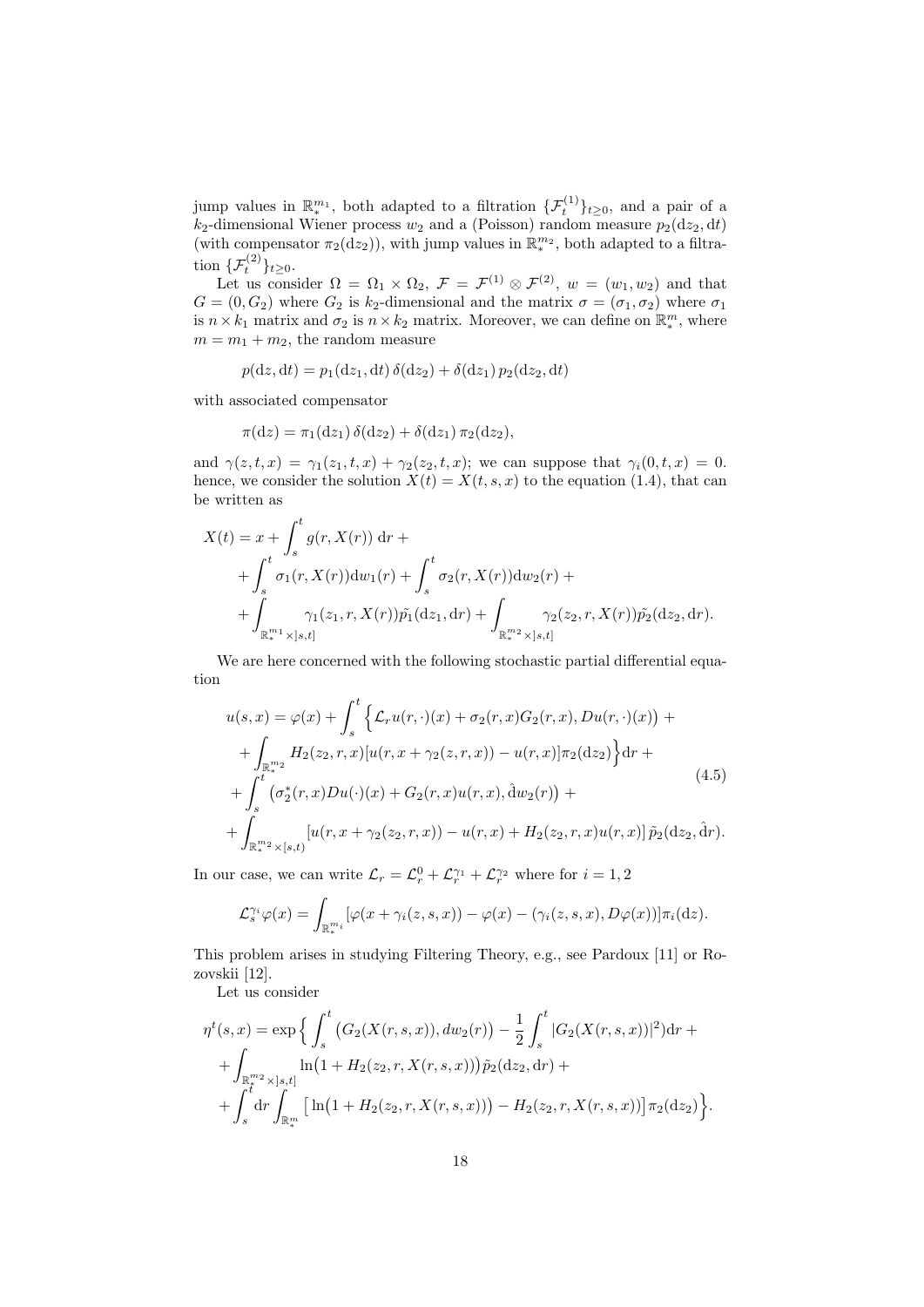where  $X(t, s, x)$  is the process indicated above.

The following result gives a representation formula for the solution to (4.5) proved, by a different method in Krylov and Rozovskii [6].

**Theorem 4.4.** *Assume that* Hypotheses 1.1, (2.4) and (2.5) *hold with*  $F = 0$ *, and let*  $\varphi$  *be in*  $C_b^2(\mathbb{R}^d)$ *. Then function (here we denote by*  $\mathbb{E}_1$  *the expectation value with respect to first variable*  $\omega_1$ ,

$$
u(s,x) = \mathbb{E}_1\big\{\varphi(X(t,s,x))\eta^t(s,x)\big\}, \quad \forall s \in [0,t],
$$

*is a solution to the stochastic Kolmogorov equation* (4.5)*.*

**Proof.** Consider  $y^t(s, x) = \varphi(X(t, s, x))\eta^t(s, x)$ ; this process satisfies the equation

$$
y^{t}(s,x) = \varphi(x) + \int_{s}^{t} \left[ \mathcal{L}_{r} y^{t}(r, \cdot)(x) + (\sigma_{2}(r, x)G_{2}(r, x), Dy^{t}(r, \cdot)(x)) \right] dr +
$$
  
+ 
$$
\int_{s}^{t} dr \int_{\mathbb{R}_{*}^{m_{2}}} H_{2}(z_{2}, r, x)[y^{t}(r, x + \gamma_{2}(z_{2}, r, x)) - y^{t}(r, x)]\pi_{2}(dz_{2}) +
$$
  
+ 
$$
\int_{s}^{t} (Dy^{t}(r, \cdot)(x), \sigma_{1}(r, x)dw_{1}(r)) +
$$
  
+ 
$$
\int_{s}^{t} (\sigma_{2}^{*}(r, x)Dy^{t}(r, \cdot)(x) + G_{2}(r, x)y^{t}(r, x), dw_{2}(r)) +
$$
  
+ 
$$
\int_{\mathbb{R}_{*}^{m_{1}} \times [s, t)} [y^{t}(r, x + \gamma_{1}(z_{1}, r, x)) - y^{t}(r, x)] \tilde{p}_{1}(dz_{1}, \hat{d}r) +
$$
  
+ 
$$
\int_{\mathbb{R}_{*}^{m_{2}} \times [s, t)} [y^{t}(r, x + \gamma_{2}(z_{2}, r, x)) - y^{t}(r, x) +
$$
  
+ 
$$
H_{2}(z_{2}, r, x)y^{t}(r, x)] \tilde{p}_{2}(dz_{2}, \hat{d}r).
$$

Taking conditional expectation  $\mathbb{E}_1$ , the conclusion follows.

$$
\Box
$$

# **Appendix: backward integration**

Let us recall briefly the backward integration for a standard Wiener process and a Poisson measure. In a given probability space  $(\Omega, \mathcal{F}, P)$  let  $(w(t), t \geq 0)$ be a  $\mathbb{R}^{\ell}$ -valued Wiener process and let  $\{p(\cdot, t) : t \geq 0\}$  be a standard Poisson measure with Lévy (characteristic or intensity) measure  $\pi(\cdot)$  in  $\mathbb{R}_{*}^{m} = \mathbb{R}^{m} \setminus \{0\},$ and (local) martingale measure  $\{\tilde{p}(\cdot,t): t \geq 0\}$ ,  $\tilde{p}(\cdot,t) = p(\cdot,t) - t\pi(\cdot)$ . Given a fixed  $T > 0$ , define the standard Wiener process  $\hat{w}_T(t) = w(T) - w(T - t)$  and the standard Poisson measure  $\hat{p}_T(\cdot, t) := p(\cdot, T) - p(\cdot, T - t)$ , for t in [0, T], with Lévy (characteristic or intensity) measure  $\hat{\pi}_T(\cdot) = \pi(T) - \pi(T - t)$ , and (local) martingale measure  $\hat{p}_T(\cdot, t) = \hat{p}_T(\cdot, t) - t\hat{\pi}_T(\cdot)$ . Then the backward integral is the (forward) integral with respect to  $\hat{w}_T$  and  $\hat{p}_T$ .

Define the two-index family of sub  $\sigma$ -algebras  $\{\mathcal{F}_a^b : t > s \ge 0\}$  or  $\{\mathcal{F}(b, a) :$  $b \ge a \ge 0$ } generated by the increments  $w(t) - w(s)$  and  $p(B, t) - p(B, s)$ ,  $b \ge$  $t > s \ge a, B \in \mathbb{R}_*^m$ . Now, for a given  $T > 0$ , define  $\{\hat{\mathcal{F}}_t^T : t \le T\}$  also denoted by  $\{\hat{\mathcal{F}}_T(t): t \leq T\}$ , where  $\hat{\mathcal{F}}_T(t) = \bigcap_{\varepsilon > 0} \mathcal{F}(T, t + \varepsilon)$ , clearly the single-index family of sub  $\sigma$ -algebras  $\{\bar{\mathcal{F}}_T(t) : t \leq T\}$  is decreasing and left-continuous, called *backward filtration*. An elementary or simple process (backward-predictable) has the form

(1)-*either*  $f(t, \omega) = f_i(\omega)$  if  $t_{i-1} \le t < t_i$  with some  $i = 1, \ldots, n$ , where  $0 \le t_0 <$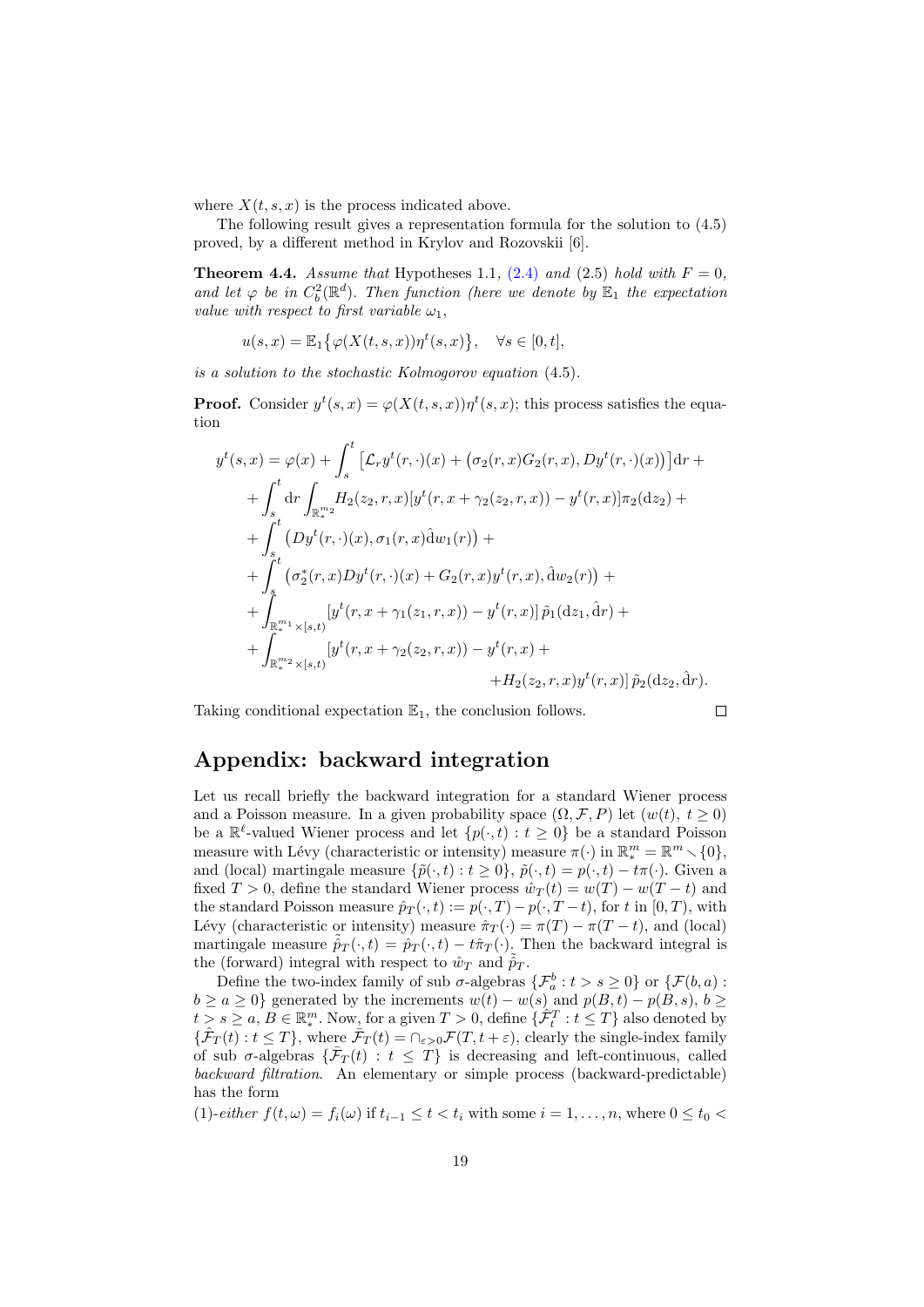$t_1 < \cdots < t_n = T$  are real numbers and  $f_{i,j}$  is a  $\bar{\mathcal{F}}_T(t_i)$  measurable bounded random variable for any *i*, and  $f(t, \omega) = 0$  otherwise;

(2)-*or*  $g(z, t, \omega) = g_{i,j}(\omega)$  if  $t_{i-1} \leq t < t_i$  and *z* belongs to  $K_j$  with some  $i = 1, \ldots, n$ , and  $j = 1, \ldots, m$ , where  $0 \le t_0 < t_1 < \cdots < t_n = T$  are real numbers,  $K_j$  are disjoint sets with compact closure on  $\mathbb{R}^m_*$  and  $g_{i,j}$  is a  $\bar{\mathcal{F}}_T(t_i)$ measurable bounded random variable for any *i*, and  $g(z, t, \omega) = 0$  otherwise.

It is clear what the backward integral should be for any backward-predictable processes  $f(t)$  and  $g(z, t)$ , namely

$$
\int_0^T f(s) \, \hat{d}w(s) := \sum_{i=1}^n f_i \left[ w(t_i) - w(t_{i-1}) \right],
$$
  

$$
\int_a^b f(s) \, \hat{d}w(s) := \int_0^T f(s) \, 1_{[a,b)}(s) \, \hat{d}w(s),
$$

and

$$
\int_{\mathbb{R}_{*}^{m}\times[0,T)}g(z,s)\,\tilde{p}(\mathrm{d}z,\hat{\mathrm{d}}s):=\sum_{i=1}^{n}\sum_{j=1}^{m}g_{i,j}\,\tilde{p}(K_{j}\times[t_{i-1},t_{i}]),\n\int_{\mathbb{R}_{*}^{m}\times[a,b)}g(z,s)\,\tilde{p}(\mathrm{d}z,\hat{\mathrm{d}}s):=\int_{\mathbb{R}_{*}^{m}\times[0,T)}g(z,s)\,\mathbf{1}_{[a,b)}(s)\,\tilde{p}(\mathrm{d}z,\hat{\mathrm{d}}s),
$$

for every  $b > a > 0$ .

The Poisson measure  $p(\mathrm{d}z, \mathrm{d}s)$  with Lévy measure  $\pi$  satisfies  $p(\mathbb{R}_{*}^{m}, \{0\}) = 0$ and can be approximated by another Poisson measure  $p_{\varepsilon}(dz, ds)$  with Lévy measure  $\pi_{\varepsilon} = 1_{K_{\varepsilon}} \pi$ , where the support  $K_{\varepsilon} = \{0 < \varepsilon \le |z| \le 1/\varepsilon\}$  of  $\pi_{\varepsilon}$  is a compact on  $\mathbb{R}^m_*$ , i.e., all jumps smaller than  $\varepsilon$  or larger than  $1/\varepsilon$  have been eliminated. The integer measure  $p_{\varepsilon}$  is associated with a compound Poisson process and has a finite (random) number of jumps, i.e., for any *T >* 0 there is an integer  $N = N(T, \omega)$ , points  $z_i = z_i(T, \omega)$  in  $K_{\varepsilon}$  for  $i = 1, \ldots, N$  and positive reals  $\theta_i = \theta_i(T, \omega), i = 1, ..., N$  such that  $p_{\varepsilon}(B, [a, b], \omega) = \sum_{n=1}^{N} 1_{z_i \in B} 1_{a < \theta_i \le b},$ for every  $B \in \mathcal{B}(\mathbb{R}^m_*)$ ,  $0 \le a < b \le T$ . In this case, the forward stochastic integral can be written as

$$
\int_{\mathbb{R}^m_*(0,T]} f(z,s) \, \tilde{p}_{\varepsilon}(\mathrm{d}z,\mathrm{d}s) = \sum_{i=1}^N f(z_i,\theta_i-) - \int_0^T \mathrm{d}s \int_{K_{\varepsilon}} f(z,s)\pi(\mathrm{d}z),
$$

for any adapted (forward, i.e. to  $\mathcal{F}_0^s$ ,  $s \geq 0$ ) cad-lag process  $f(z, s)$ , continuous in *z.* On the other hand, the backward stochastic integral is written as

$$
\int_{\mathbb{R}_{\ast}^{m}\times[0,T)}g(z,s)\,\tilde{p}_{\varepsilon}(\mathrm{d}z,\hat{\mathrm{d}}s)=\sum_{i=1}^{N}g(z_{i},\theta_{i})-\int_{0}^{T}\mathrm{d}s\int_{K_{\varepsilon}}g(z,s)\pi(\mathrm{d}z),
$$

for any adapted (backward, i.e. to  $\mathcal{F}_s^T$ ,  $s \leq T$ ) cad-lag process  $g(z, s)$ , continuous in *z*. Recall that elementary forward processes are left-hand continuous while elementary backward processes are right-continuous. However, after taking limits for elementary processes, both, cad-lag and cag-lad adapted (either forward or backward) processes are integrable, but one takes the cag-lad version for the forward integral and the cad-lag version for the backward integral.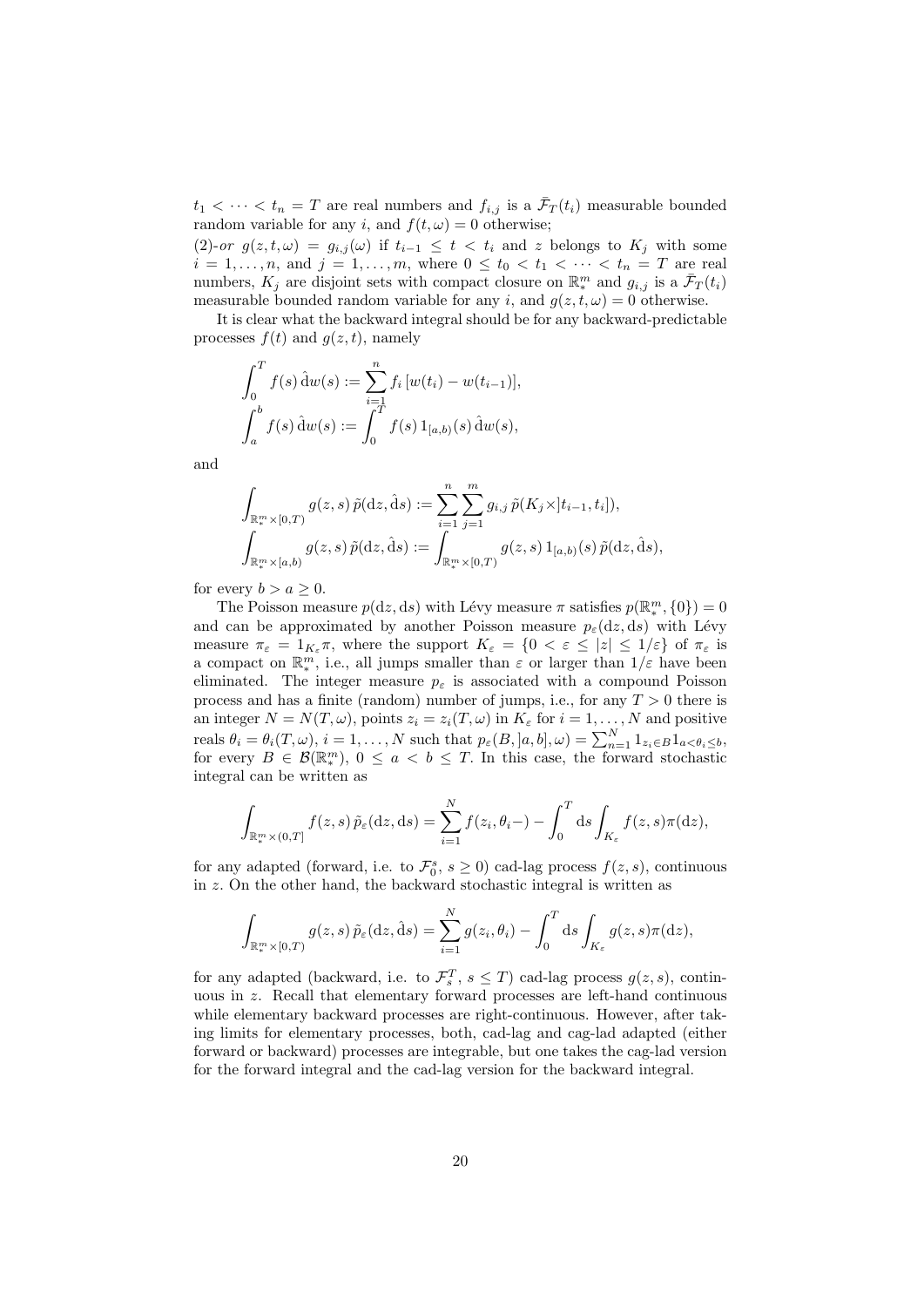Finally, the backward stochastic integral is extended to all backward predictable processes, including all cag-lad (i.e., left-hand continuous having righthand limit) processes, satisfying

$$
\int_0^T |f(t)|^2 dt < \infty \quad \text{and} \quad \int_0^T dt \int_{\mathbb{R}^m_*} |g(z,t)|^2 \pi (dz) < \infty
$$

almost surely. It is then clear that

$$
\int_a^b f(t) \, \hat{\mathrm{d}}w(t) = \int_{T-b}^{T-a} \hat{f}_T(t) \, \mathrm{d}\hat{w}_T(t),
$$
\n
$$
\int_{\mathbb{R}_*^m \times [a,b)} g(z,t) \, \tilde{p}(\mathrm{d}z, \hat{\mathrm{d}}t) = \int_{\mathbb{R}_*^m \times (T-b, T-a]} \hat{g}_T(z,t) \, \hat{\tilde{p}}_T(\mathrm{d}z, \mathrm{d}t),
$$

for any  $0 \le a < b \le T$ , where  $\hat{f}_T(t) := f(T - t)$  and  $\hat{g}_T(z, t) := g(z, T - t)$ .

*Remark* 5*.* Note that by using backward integration with respect to a Wiener and a Poisson measure we avoid possible difficulties with time reversal, e.g. see  $\Box$ Jacod and Protter [4].

# **References**

- [1] A. Bensoussan, J.L. Lions. Impulse Control and Quasi-Variational Inequalities, Gauthier-Villars, 1984
- [2] G. DA PRATO, L. TUBARO. Some remarks about backward Itô formula and applications, *Stochastic Anal. Appl.* **16**, no. 6, 993–1003 (1998)
- [3] N. IKEDA, S. WATANABE. Stochastic Differential Equations and Diffusion Processes, North Holland, Amsterdam, 2nd edition, 1989
- [4] J. Jacod and P. Protter. Time Reversal on L´evy Processes, *Ann. Probab.* **16**, 2, 620–641 (1988)
- [5] J. JACOD AND A.N. SHIRYAEV. Limit Theorems for Stochastic Processes, Springer-Verlag, New York, 1987
- [6] N. V. Krylov, B. L. Rozovskii. On the first integrals and Liouville equations for diffusion processes, *Stochastic Differential systems,* Proc. 3rd SFSP-WG 7/1, Visegrád, Hungary 1980, Lect. Notes in Control and Information Sci., **36**, 117-125 (1981)
- [7] N. V. Krylov, B. L. Rozovskii. Stochastic partial differential equations and diffusion processes, *Russian Math. Surveys* **37**, 81-105 (1982)
- [8] H. KUNITA. Stochastic differential equations and stochastic flows of diffeomorphisms, *Ecole d'´et´e de St-Flour XII*, Lect. Notes Math. **1097**, 143-303 (1982)
- [9] H. KUNITA. First order stochastic partial differential equations, in *Stochastic Analysis* (K. Itˆo ed.), Kinokuniya, Tokyo, 249-269 (1984)
- [10] H. KUNITA. Stochastic flows and stochastic differential equations. Cambridge University Press 1990